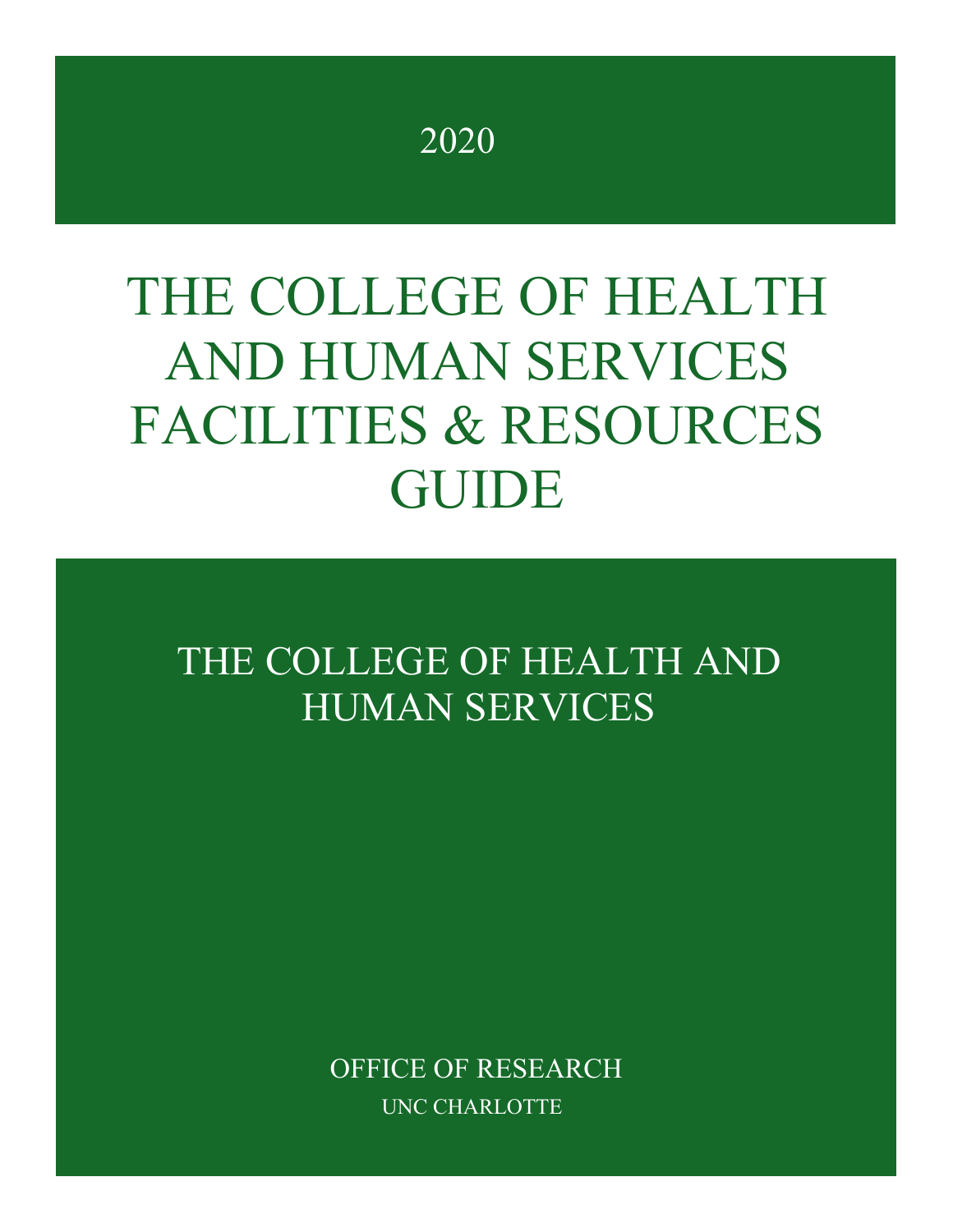## Table of Contents

| Laboratory of Systems Physiology Current Research and Strengths:  11 |  |
|----------------------------------------------------------------------|--|
|                                                                      |  |
|                                                                      |  |
|                                                                      |  |
|                                                                      |  |
|                                                                      |  |
| ٠                                                                    |  |
|                                                                      |  |
|                                                                      |  |
|                                                                      |  |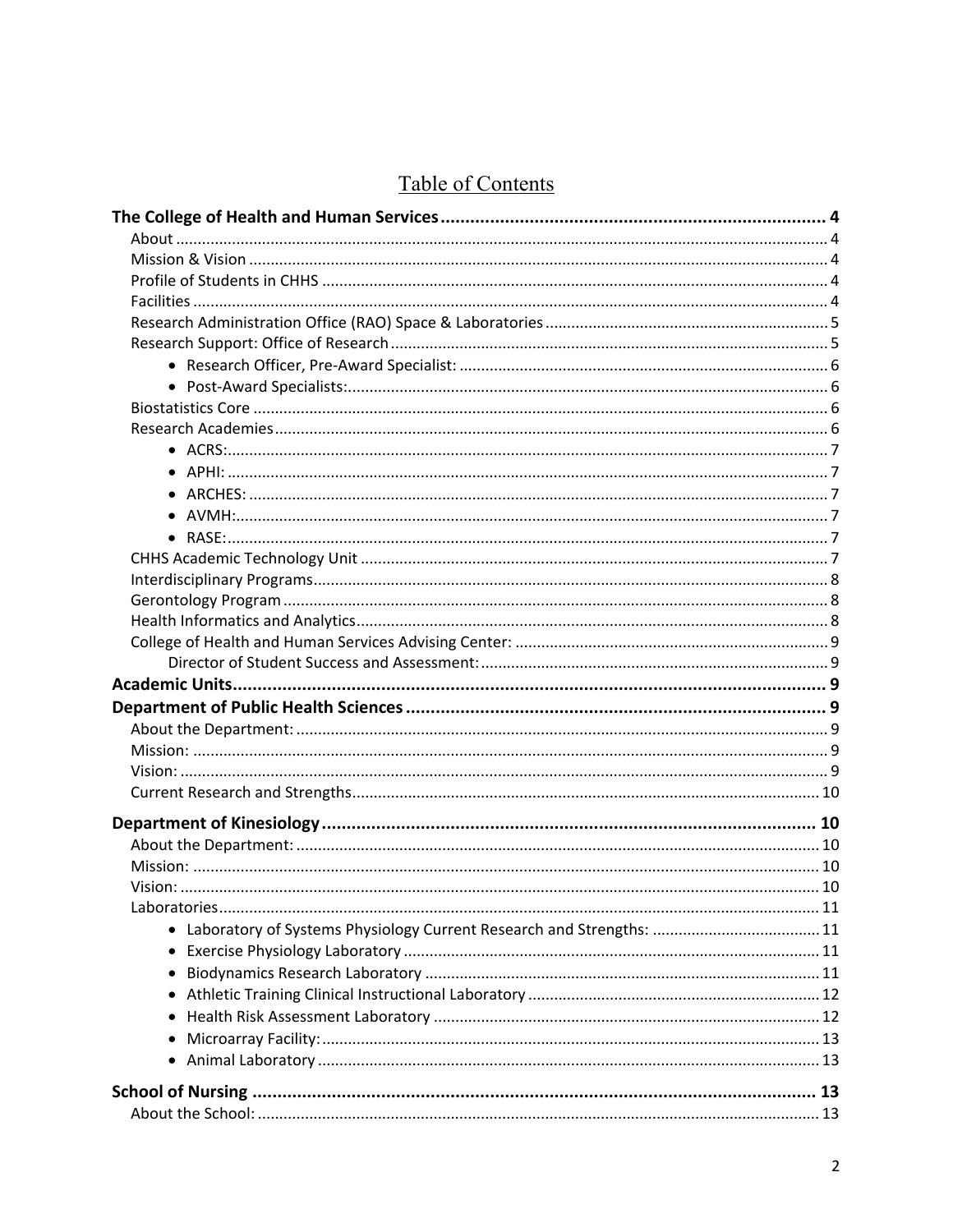| $\bullet$ |  |
|-----------|--|
|           |  |
|           |  |
| $\bullet$ |  |
|           |  |
|           |  |
|           |  |
|           |  |
|           |  |
|           |  |
|           |  |
|           |  |
|           |  |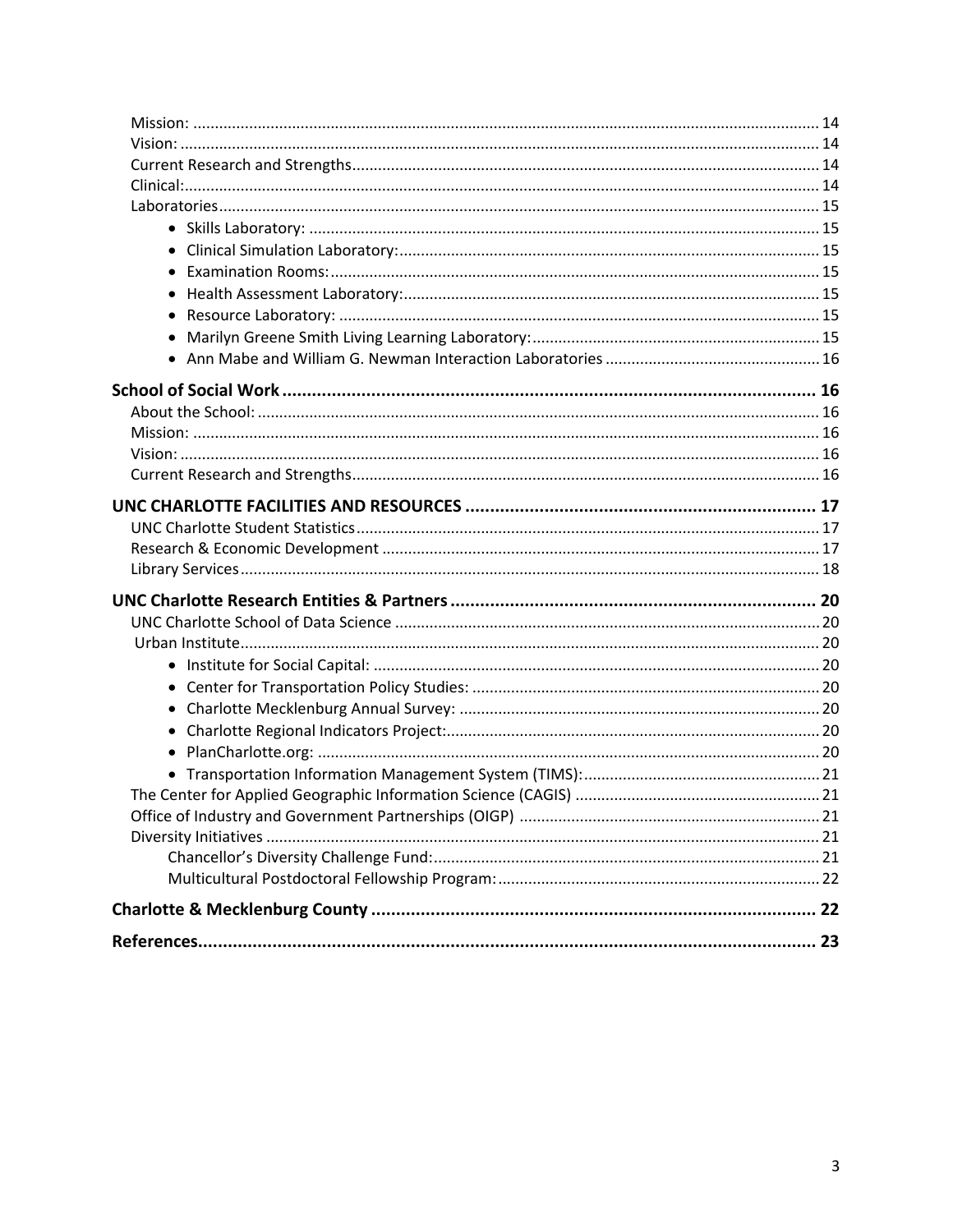## **The College of Health and Human Services**

#### <span id="page-3-1"></span><span id="page-3-0"></span>**About**

Our growing and dynamic college offers a wide range of graduate and undergraduate degrees and certificate programs to prepare graduates to pursue advanced degrees, and for a variety of practice, research and administrative roles in the health and human services fields. Our high quality, innovative educational programs include opportunities to study abroad and for distance education. Academic units include the [Department of Kinesiology,](http://kinesiology.uncc.edu/) [Department of Public Health](http://publichealth.uncc.edu/)  [Sciences,](http://publichealth.uncc.edu/) [School of Social Work,](http://socialwork.uncc.edu/) and the [School of Nursing.](http://nursing.uncc.edu/)

#### <span id="page-3-2"></span>**Mission & Vision**

The College of Health and Human Services offers professionally recognized and accessible undergraduate and graduate programs that are nationally and globally relevant, and responsive to changing needs of health care and human services in the state and region. The College achieves excellence through informed and effective teaching in its degree programs, community outreach services and partnerships, professional activities, and research to advance science and practice in the health and human services professions.

The College's mission is focused on achieving excellence in teaching, research, and service. Research is ongoing in a number of areas including health services research, effects of physical activity on health, promoting healthy individuals and communities, and research with specific chronic illnesses. The health and human services fields demand that professionals maintain cutting edge knowledge. Our faculty are actively engaged in the advancement of knowledge of the basic mechanisms underlying health and illness, and improving the delivery of health and human services. Community leadership is an important aspect of our college mission and faculty are active in community service.

## **Profile of Students in CHHS**

The Spring 2020 Census Report for the College of Health and Human Services at UNC Charlotte reports a total undergraduate enrollment of 3,353 students, including students seeking baccalaureate degrees in Exercise Science, Health Systems Management, Nursing, Neurodiagnostics & Sleep Science, Public Health, Respiratory Therapy, and Social Work. Of these, 53% of students are Caucasian and 40% are minority (African American, Hispanic, American Indian, or Asian). The other 7% is comprised of non-resident aliens, any two or more races, and those who did not specify a race.

The Census Report also states that for Spring there were 705 graduate students enrolled in the College of Health and Human Services graduate programs: PhD in Health Services Research, PhD in Public Health Sciences, Doctor of Nursing Practice, PhD in Interdisciplinary Biology, Master of Health Administration, Master of Science in Kinesiology, Master of Science in Athletic Training, Master of Science in Respiratory Care, Master of Science in Nursing, Master of Public Health, Master of Social Work, Master of Arts in Gerontology, and the Master of Science in Health Informatics and Analytics.

## **Facilities**

The College of Health and Human Services is a key component of the vibrant environment of UNC Charlotte. The Departments of Kinesiology and Public Health Sciences and Schools of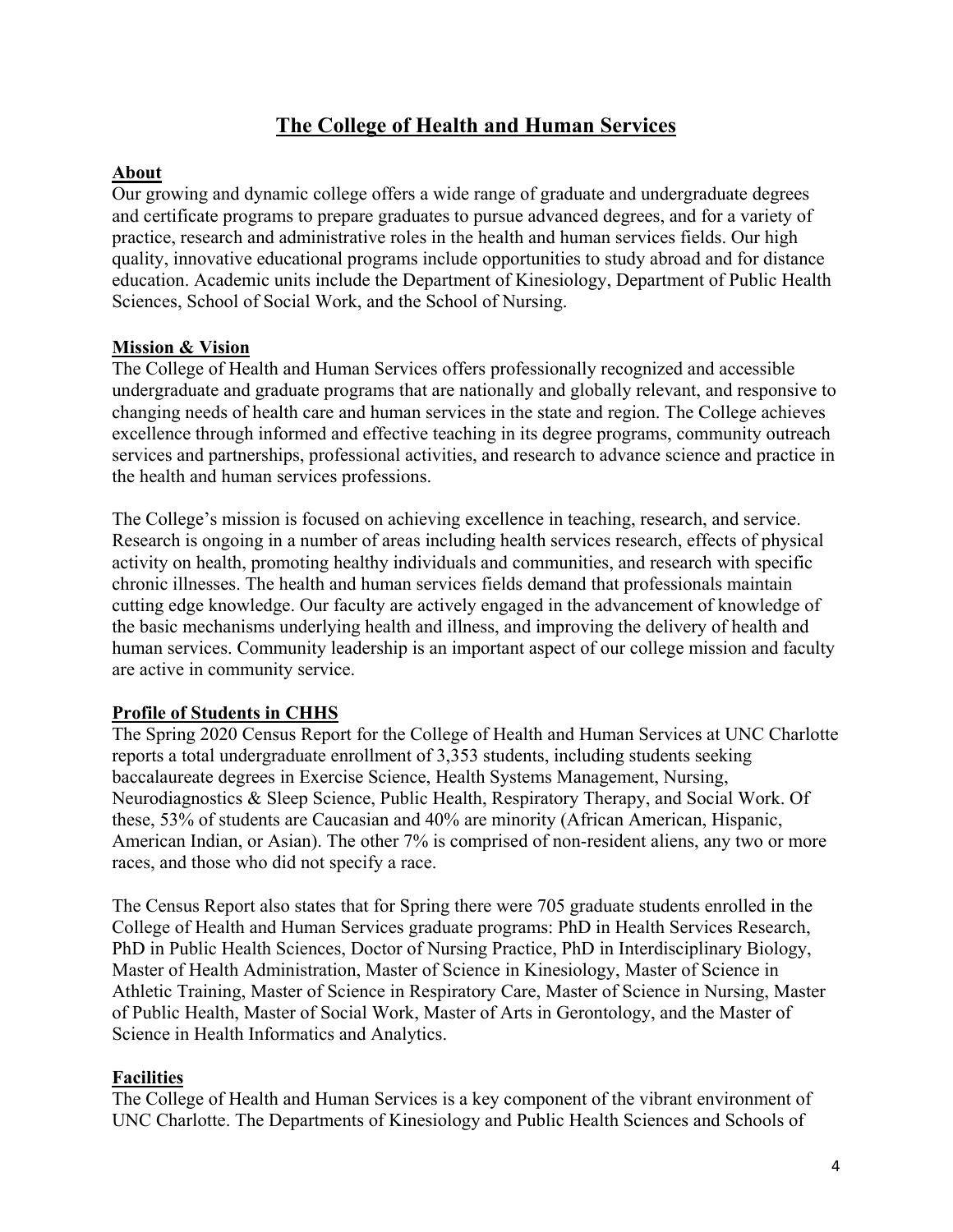Social Work and Nursing have outstanding facilities and resources that support the accomplishment of its mission of excellence in education, research, and service with an increasing emphasis on research. The College of Health and Human Services is housed in its eponymous 138,000 square foot \$34 million state-of-the-art building, The College of Health and Human Services Building, and an upgraded Belk Gymnasium with \$20 million of new renovation.

The College of Health and Human Services is a key component of the vibrant environment of UNC Charlotte. The College supports significant investigator-initiated research funded through the National Institutes of Health, Robert Wood Johnson Foundation, and Centers for Disease Control and Prevention, Health Resources and Services Administration, Department of Veterans Affairs, Department of Defense, and numerous other national and local entities. The College provides faculty and staff with access to specialized research software not supported by the University, including EndNote bibliographic software; MPlus, Stata/SE and SUDAAN quantitative statistical analysis packages; NVivo qualitative analysis software; Stat/Transfer data conversion software; and the Prism scientific graphing package, geographic information systems analysis software, SPSS, and SAS statistical analysis packages, and extensive electronic library resources.

#### <span id="page-4-0"></span>**Research Administration Office (RAO) Space & Laboratories**

Faculty members may use their offices for research/scholarly activities, and have access to additional workspace if needed.

| <b>College of Health and Human Services Research Office/Laboratory Space</b> |                        |                        |
|------------------------------------------------------------------------------|------------------------|------------------------|
|                                                                              | Office Space (sq. ft.) | Laboratories (sq. ft.) |
| <b>Dean's Office</b>                                                         | 1,502                  |                        |
| <b>Informatics</b>                                                           | 886                    | 7,659                  |
| <b>Kinesiology</b>                                                           | 6,396                  | 12,980                 |
| <b>Nursing</b>                                                               | 4,181                  | 1,732                  |
| <b>Public Health Sciences</b>                                                | 4,745                  |                        |
| <b>Social Work</b>                                                           | 2,015                  |                        |
| <b>TOTAL:</b>                                                                | 19,725                 | 22,371                 |

## <span id="page-4-1"></span>**Research Support: Office of Research**

The College of Health and Human Services facilitates research through the College's Office of Research. This office provides a multifaceted support structure to assist researchers from the inception of an idea through the proposal and then post award. The process begins with concept reviews for initial ideas, mock proposal reviews, and feedback from other researchers at every career stage. Also provided by the Office of Research are research assistants, paid consultants to review and edit publications and proposals, biostatistical support, and pre-award and post-award specialists to assist faculty in all aspects of proposal preparation and award processes. There are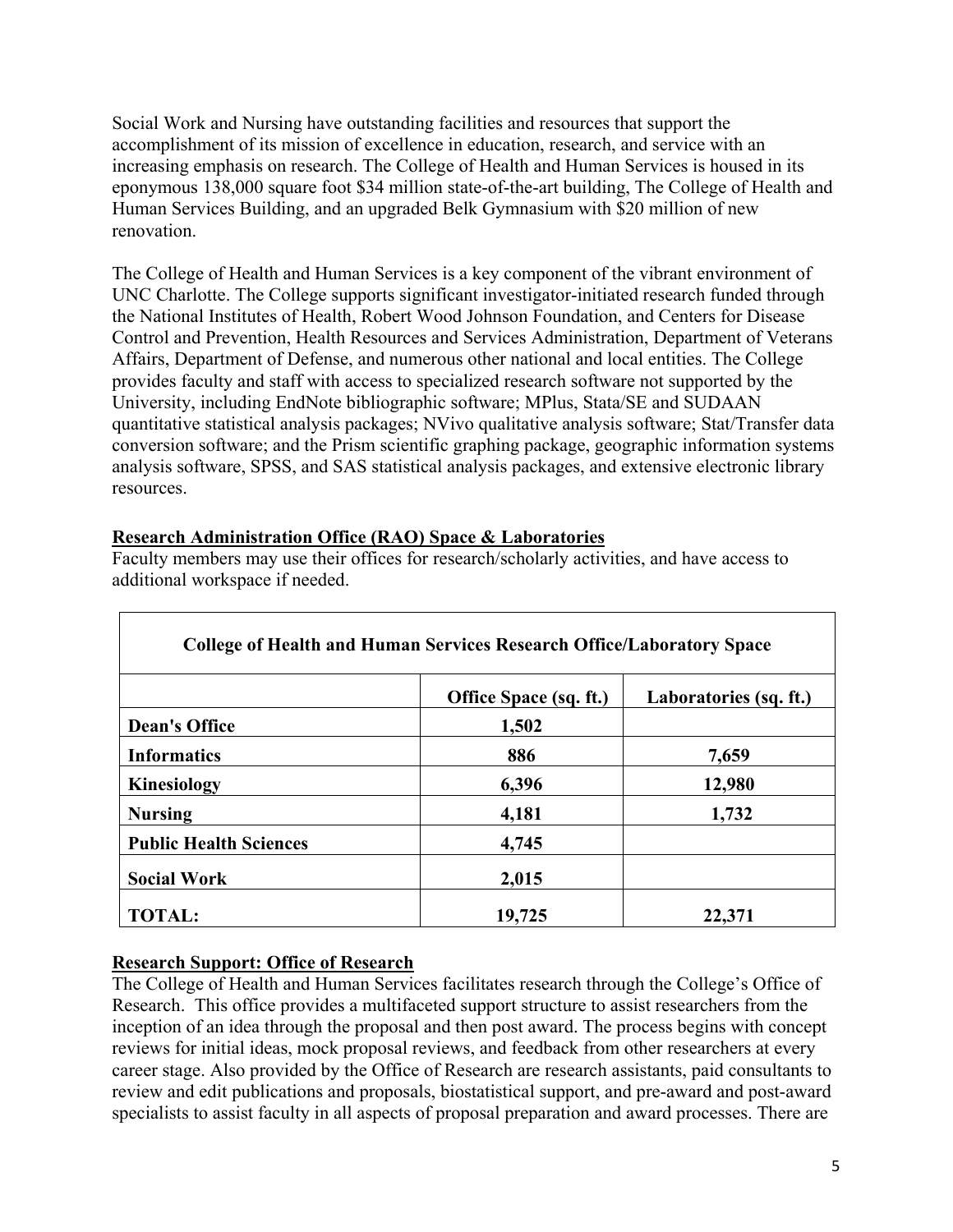three full-time positions housed in the CHHS Office of Research, including a Research Officer (Pre-Award Specialist), and 2 Post-Award Specialists.

- <span id="page-5-0"></span>• **Research Officer, Pre-Award Specialist:** Manages the research business functions related to research funding in the College of Health and Human Services. Consults and assists Principal Investigator in identifying research opportunities; proposal planning; budget development; assists PIs with the completion and review of the internal processing forms in Niner Research; assures proposals meet Federal, University, and sponsor guidelines, policies and procedures; identifies and manages data management, conflict of interest, and contracting issues. Reviews and prepares proposal components prior to submission. This position is the first line of contact for research faculty, and is responsible for updates, communication, and unit's adherence to all mandated (federal, state and private) rules and regulations. This position coordinates all the data use agreements.
- <span id="page-5-1"></span>• **Post-Award Specialists** (2): The CHHS Post-Award Specialist facilitates award management, spending, reporting, and closeout. The CHHS Post-Award Specialists and CHHS Pre-Award Specialist work closely together to ensure proposals submitted are in compliance with all regulations and to ensure a smooth pre and post-award experience. This close working relationship is crucial to ensure proposals submitted are in compliance with all regulations, as well as to ensure a smooth pre and post- award experience. This includes but is not limited to monthly budgets, reconciliation, 90-day budget reports, and 6-month spending reports.

## <span id="page-5-2"></span>**Biostatistics Core**

The Biostatistics Core supports CHHS faculty through collaboration with the following analytical aspects of grant proposal development: quantitative design of experiments/interventions; study aims/hypotheses and measurable outcome(s) elicitation; statistical analysis plan development; sample size calculation; etc. The Biostatistics Core collaborates with faculty on manuscripts by performing statistical analyses as well as writing methods and results for inclusion in manuscripts to be submitted for peer-reviewed publication. As co-investigators and/or co-authors, some contributions could include: power analyses; statistical modeling; quantitative analysis and coding, including handling of missing data; preparation of tables and figures for manuscripts; drafting of statistical methods and results sections, etc. You can read more about the Biostatistics Core, the team (Drs. Laura Gunn (Director; laura.gunn@uncc.edu) and Rajib Paul (rajib.paul@uncc.edu)) - including virtual office hours listed by semester, and how the Biostatistics Core can support your research efforts at: https://health.uncc.edu/research/biostatistics-core.

## <span id="page-5-3"></span>**Research Academies**

The College of Health and Human Services supports and guides research through the activities of five independent research groups – the Academy for Research on Community Health, Engagement, and Services (ARCHES), the Academy for Clinical Research and Scholarship (ACRS), the Academy for Veteran and Military Health (AVMH), the Academy for Population Health Innovation (APHI), and The Race and Social Equity Academy (RASE). The academies provide access to research investigators locally at UNC Charlotte and with University partners throughout the world, providing necessary expertise for conducting interdisciplinary research.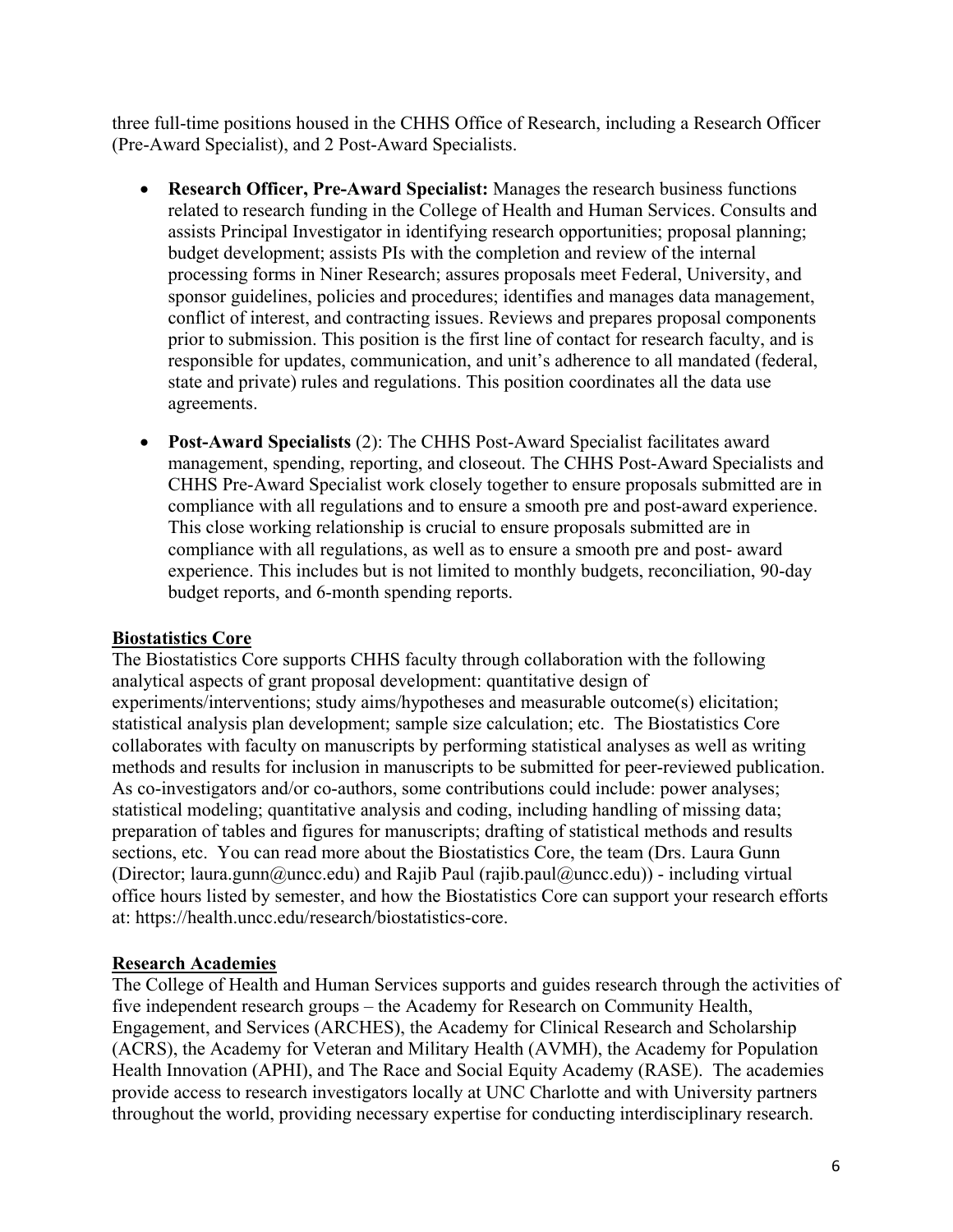<span id="page-6-0"></span>The academies provide structures for cross-disciplinary networking among research investigators and community partners, and they serve as incubators for research in high priority areas.

- **ACRS:** The Academy for Clinical Research and Scholarship is committed to promoting research and scholarship that enhances health for clinical populations. The primary focus of ACRS is building capacity and interdisciplinary partnerships to develop and translate knowledge to affect health outcomes.
- <span id="page-6-1"></span>• **APHI:** The Academy for Population Health Innovation is a partnership between the UNC Charlotte College of Health and Human Services and Mecklenburg County Public Health. Its mission is to make Mecklenburg County and the Charlotte Region the healthiest place to live by addressing the complex population health challenges facing the Charlotte area. APHI works with local government, nonprofits and charitable groups, health care companies, consultants, and other organizations to strengthen cooperation, coordination, and exchange of resources and to provide evidence-based best practices and introduce innovations that improve population health outcomes. APHI's key pillars are (i) innovation and research, (ii) education and professional development, and (iii) community engagement.
- <span id="page-6-2"></span>• **ARCHES:** The Academy for Research on Community Health, Engagement, and Services develops and supports impactful research and training partnerships and programs for reducing health disparities among vulnerable populations in high-risk communities. ARCHES incorporates the scientific and social missions of the health sciences. ARCHES faculty are involved in building community-oriented research capacity locally, nationally, and globally. We conduct community-based research in health disparities, health equity, health services, cancer control, access to care, minority health, care of the uninsured, and several other topic areas.
- <span id="page-6-3"></span>• **AVMH:** The Academy for Veteran and Military Health is dedicated to improving the health and community reintegration of military-affiliated populations (veterans, service members, and their families). The academy develops and provides effective instruction, actionable research, and supports services to address the challenges and health disparities facing transitioning service members, veterans, and their families by connecting UNC Charlotte and the community.
- <span id="page-6-4"></span>• **RASE:** The Race and Social Equity Academy (RASE) fosters the scholarship of practice and research focused on advancing racial and social parities within the community. Along with empirical scholarship, RASE supports race dialogue through intellectual discourse, bringing together thought leaders in our community representing a variety of perspectives on race and social equity matters.

## <span id="page-6-5"></span>**CHHS Academic Technology Unit**

The University provides each faculty and staff with a computer that has virus protection, the Microsoft Office Professional productivity package, and internet applications installed. Geographic information systems analysis software, SPSS and SAS statistical analysis packages, and extensive electronic library resources are also available to all faculty upon request. Site licenses have been purchased to cover all users.

The College of Health and Human Services provides faculty and staff with access to specialized research software not provided by the University, including EndNote bibliographic software; MPlus, Stata/SE and SUDAAN quantitative statistical analysis packages; NVivo and ATLAS.ti qualitative analysis software; Stat/Transfer data conversion software; and the Prism scientific graphing package.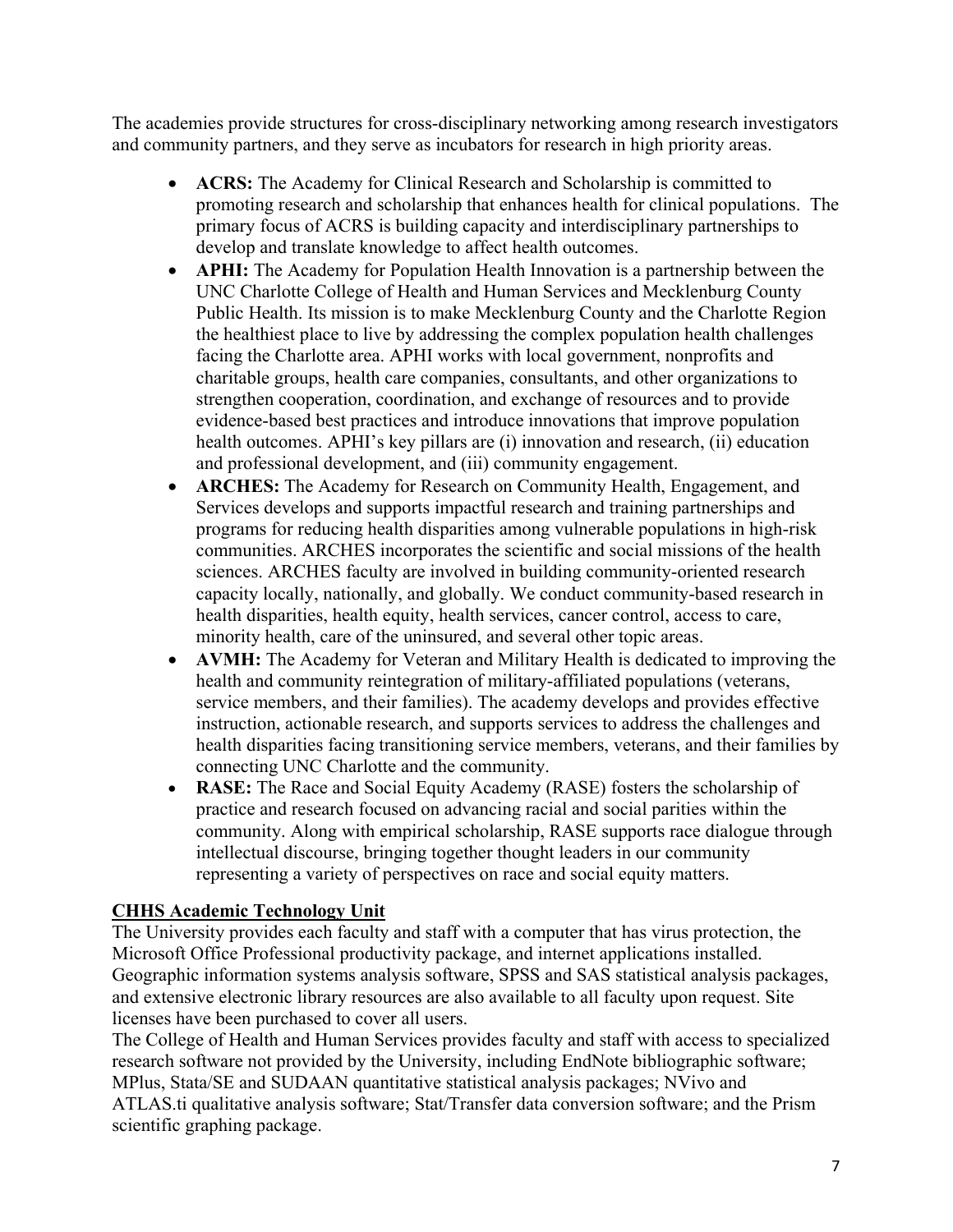## *SMART Classrooms and Conference Rooms*

The College of Health and Human Services building has 39 classrooms, 10 conference rooms, 4 skills laboratories, and 1 reception hall that are all outfitted with the campus SMART room standard. This standard includes an LCD projector, DVD/VCR unit, instructor computer, document camera and SMART Technologies Symposium. Installed and maintained by the UNC Charlotte Office of Classroom Support these enhanced venues offer an additional level of interaction and instruction.

## *Faculty/Staff Technology Workroom*

*CHHS 363:* This workroom is equipped with both Apple and Windows workstations and will allow faculty to scan documents and images, manipulate these files and print on a large format printer. CD/DVD duplication for distance education and other purposes is also available.

## *Video-Teleconferencing Portable Units*

Adding to our video-teleconferencing resources four portable solutions are available to enable calls from conference rooms and offices across the College. Each unit has dual flat-panel displays for simultaneous audio, video and content sharing.

## *REDCap*

The College maintains a REDCap cloud instance available to all researchers and students. REDCap is a secure web application for building and managing online surveys and databases. Its main usage in the College is the management of clinical data gathered through primary research. Maintaining REDCap in the Cloud creates a scalable solution for faculty interested in growing their research projects as funding allows.

## *Qualtrics*

The college maintains a Qualtrics license for every faculty, staff, and student in CHHS. Qualtrics enables web-based data collection through wide variety of survey options. Survey response types within Qualtrics include Likert scales, Heat Maps, and Sliders. Surveys can contain a number of skip logic patterns including programmable responses and randomization to treatment group. Qualtrics enables faculty the ability to automate survey data collection and reach national as well as international respondent groups.

## **Interdisciplinary Programs**

## <span id="page-7-0"></span>**Gerontology Program**

The Gerontology Interdisciplinary program at UNC Charlotte started in 1990 and includes students and faculty from many disciplines. The Gerontology program is sponsored jointly by the College of Health and Human Services and the College of Liberal Arts & Sciences. Current offerings include an undergraduate gerontology minor and a Graduate Certificate in Gerontology. The multidisciplinary nature of the program prepares students and professionals to work with older adults across a variety of career fields. The Graduate Certificate has an Early Entry option for advanced undergraduate students.

## **Health Informatics and Analytics**

UNC Charlotte's Health Informatics and Analytics program within the School of Data Science is designed in conjunction with industry leaders in the field, with the purpose of transforming the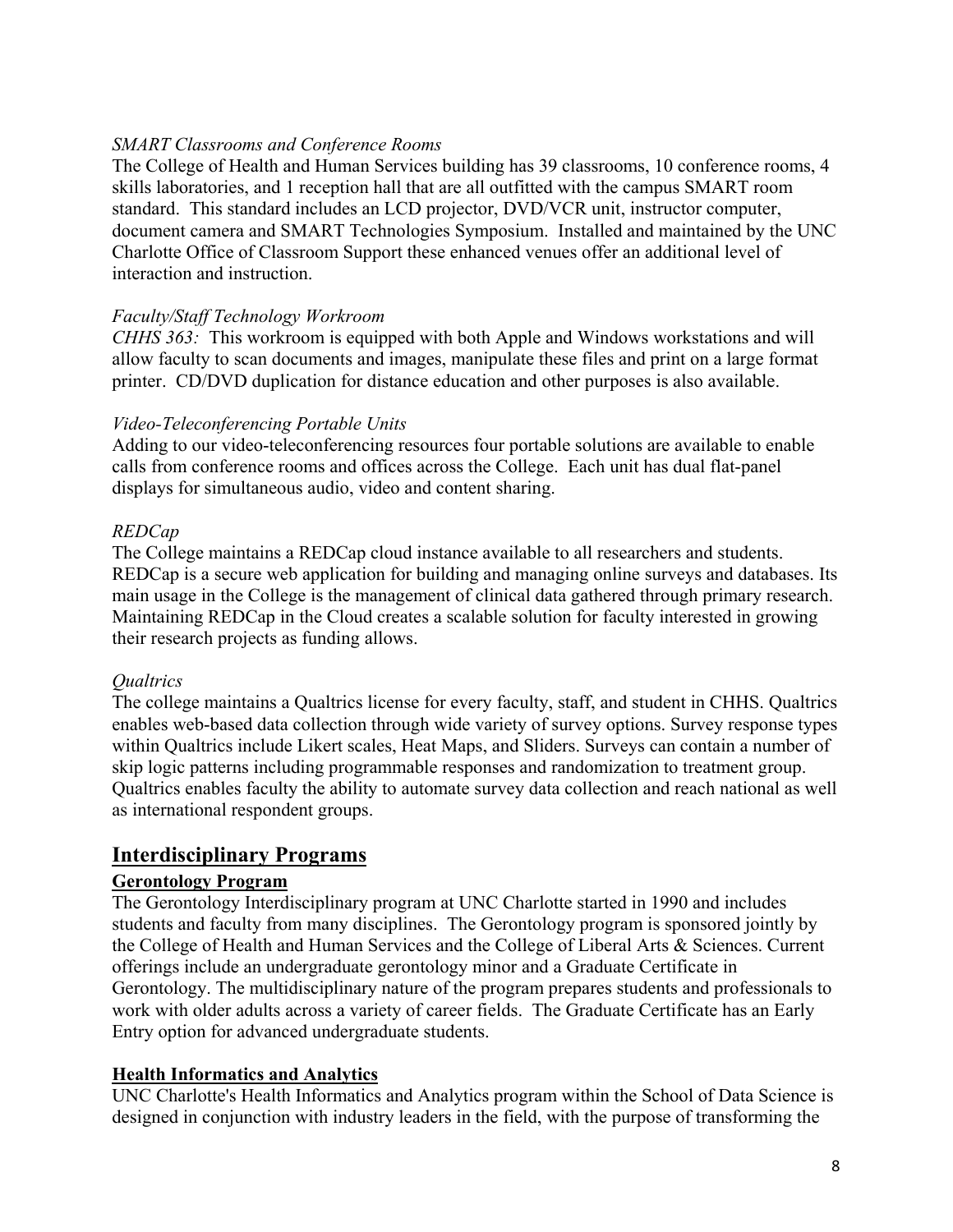quality and efficiency of health care through data. Our unique programs provide students with the skills and knowledge to analyze and transform data into actionable intelligence in the pursuit of a healthier society.

The program offers both a Graduate Certificate and a Master's degree, as well as a new, fully online pathway to completing the Graduate Certificate in as little as 11 months.

## <span id="page-8-0"></span>**College of Health and Human Services Advising Center:**

The CHHS Advising Center provides comprehensive academic advising from pre-admission to admission into upper division undergraduate majors within the College. The Advising Center is staffed with a Director of Advising and three professional academic advisors who provide academic advising to all Health Systems Management majors up to 60 credits, pre-major and minor students (over 3,000 students), course scheduling, career advisement, brief personal counseling, and referral services. A secondary function of the Advising Center is to provide services that support the College's teaching mission by tracking student compliance with agency requirements and consolidating aggregate student data for accreditation documents and various reports necessary to fulfill the overall college functions.

<span id="page-8-1"></span>**Director of Student Success and Assessment:** The Director of Student Success and Assessment has the primary responsibility to collaborate with college unit administrators and program directors in meeting The Southern Association of Colleges and Schools Commission on Colleges (SACSCOC) discipline specific and general accreditation requirements. The Director prepares annual college wide surveys on advising, post-graduation alumni information, employer perceptions of our graduates, and the college census and profile data. Additionally, this position oversees student success initiatives within the college.

## <span id="page-8-2"></span>**Academic Units:**

## **Department of Public Health Sciences**

<span id="page-8-3"></span>**About the Department:** The Department of Public Health Sciences is made up of 35 full-time faculty and staff who contribute to the day-to-day teaching, research, service, and administrative functions of the unit. The unit is supplemented by a robust part-time faculty, representing an array of off-campus clinical, non-profit and private sector partner organizations who contribute in multiple ways to the unit's overall success in both teaching and research. Faculty in the Department of Public Health Sciences have engaged in research programs funded by the National Institutes of Health, the Centers for Disease Control and Prevention, Kate B. Reynolds Charitable Trust, federal government agencies, and other state and private foundations. Researchers publish in leading peer-review journals relevant to contemporary public health. Faculty interests include: chronic disease assessment and management; community health; epidemiology; gerontology; health analytics; health care delivery systems; health issues among at-risk populations; health-related measurement, evaluation, and outcomes; maternal and child health; and violence prevention.

<span id="page-8-4"></span>**Mission:** Advance health equity and well-being in an urbanizing world.

<span id="page-8-5"></span>**Vision:** Healthy communities partnered with responsive population health systems.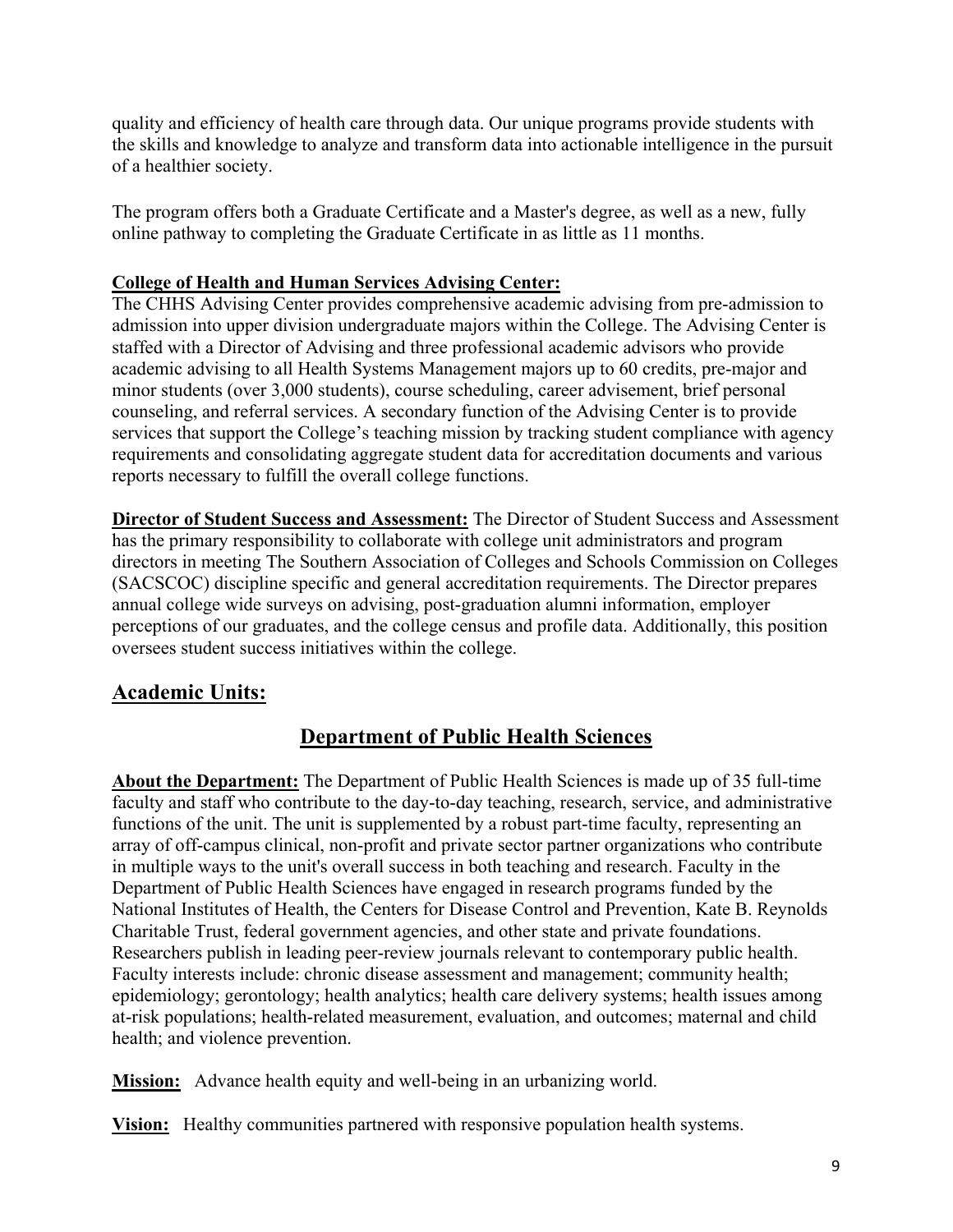#### <span id="page-9-0"></span>**Current Research and Strengths**

The Public Health Sciences faculty research focuses on health determinants related to the prevention and management of disease and disability among diverse and vulnerable populations. Contemporary public health problems are examined at the individual, community and population levels with a primary focus on addressing health outcomes through community engagement. Faculty research encompasses disparities and social determinants of health across a variety of populations including women, infants, children, elderly and minorities. Public health issues include chronic illness, health promotion behaviors, and factors particularly related to relationships between urban environments and health outcomes. Methodological strength of the faculty includes qualitative analysis, use of large data sets, program evaluation, community health assessment and community-based participatory research.

## **Department of Kinesiology**

<span id="page-9-2"></span><span id="page-9-1"></span>**About the Department:** The Department of Kinesiology at the University of North Carolina at Charlotte offers degree programs at the undergraduate and graduate level designed to prepare students in clinical, scientific, and applied disciplines in exercise science, sports medicine, and allied health. Our programs include baccalaureate degrees in Exercise Science, Respiratory Therapy, Neurodiagnostics & Sleep Science, and master's degrees in Kinesiology (consisting of a research-focused Applied Physiology concentration and a Clinical Exercise Physiology concentration), Athletic Training, and Respiratory Care. The Department also has faculty affiliated with the Interdisciplinary Ph.D. Program in Biology and the Ph.D. Program in Health Services Research. In addition to our degree programs, the Department fulfills its mission by conducting research and disseminating this work in respected journals in exercise science, genomics, sports medicine, respiratory therapy, and sleep science. Externally funded research conducted by our nationally and internationally known scholars utilizes a multidisciplinary and collaborative approach to better understand the physiological effects and genetic influences of physical activity, aging, cardiovascular and skeletal muscle function, neuromechanical consequences of joint injury, respiratory health, sleep hygiene, and nutrition. The Department of Kinesiology is committed to providing courses and services to the University community and the Charlotte regions that encourage life-long movement, while also advocating and promoting healthy living through physical activity, respiratory health, sleep hygiene, and nutrition.

<span id="page-9-3"></span>**Mission:** The mission of the Department of Kinesiology at UNC Charlotte is to engage a variety of populations and communities to advance optimal wellness through scholarly research, teaching, and service.

<span id="page-9-4"></span>**Vision:** The vision of the Department of Kinesiology at UNC Charlotte is to be recognized locally, nationally, and internationally for its leadership in promoting optimal health and wellbeing through lifelong movement, physical activity, care and prevention of injuries, respiratory health, sleep hygiene, and nutrition. This will be accomplished by serving diverse healthy and clinical populations through distinctive academic programs, excellence in scholarly research, and engaging the citizens of our region.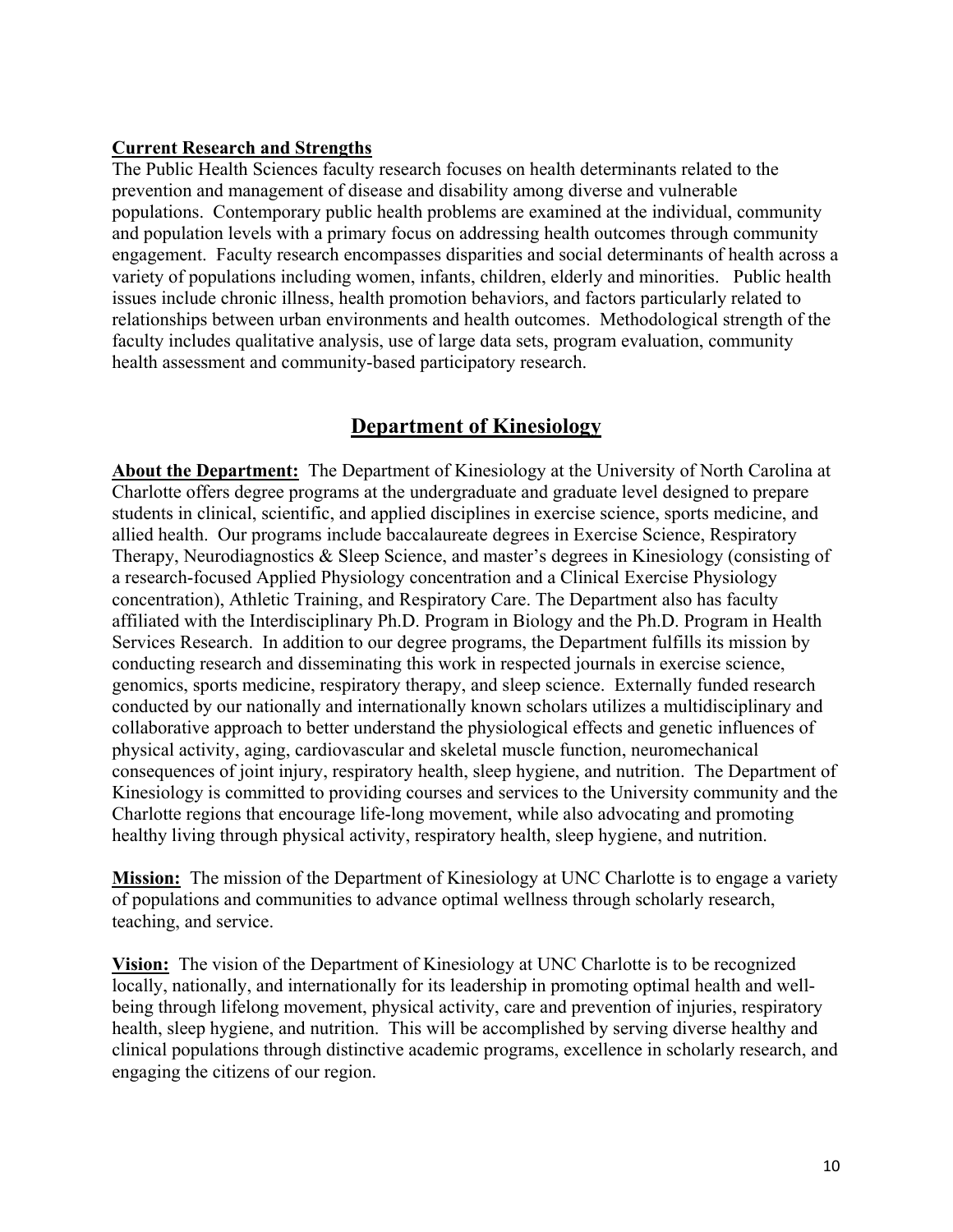## <span id="page-10-0"></span>**Laboratories**

- <span id="page-10-1"></span>• **Laboratory of Systems Physiology Current Research and Strengths:** The Laboratory of Systems Physiology in the Department of Kinesiology has dedicated laboratory space of approximately 3760 ft<sup>2</sup>, with an additional 750 ft<sup>2</sup> for faculty offices and 450 ft<sup>2</sup> for graduate assistants and post-doctoral offices. The Laboratory of Systems Physiology houses all the necessary equipment to successfully complete wide range of experiments including cryostatic tissue cross-sectioning, inverse fluorescent light microscopy (IX 71 by Olympus Microscope) western blotting (read by Licor Odyssey), Real-Time PCR, and a microplate reader for ELISA-based hormone analysis. Furthermore, the Laboratory of Systems Physiology shares a Meso Scale Discovery multiplex analysis system with the Department of Psychology. The laboratory complex also includes wet laboratory space equipped with a range of centrifuges, a water purification system, gel electrophoresis equipment (gel boxes, power supplies etc), Konica Minolta SRX101A Tabletop X-Ray Film Processor and two Thermocyclers. Further, additional laboratory space is used as a 'clean' RNA procedure room equipped with a Nanodrop 1000 Spectrophotometer and dedicated cell culture work space equipped with two Heracell and two automatic waterjacket incubators as well as two laminar flow hoods and a portable cell culture aspirator. Tissue samples can be stored in one of the three -80°C freezers and all reagents and consumables used for molecular biology techniques are stored in the three -20°C freezers or four refrigerators as necessary, which are all housed within the laboratory space. The - 80°C freezers are connected to circuits with emergency back-up power and are monitored by Smart-Vue sensors. All -20°C freezers, refrigerators and microtome are on back-up power. The Laboratory of Systems Physiology also contains an Aurora Scientific 1305A Muscle Test System (for *in situ* muscle lengthening contractions), a VistaVision Microscope with gooseneck and 150W fiber optic light source, and a 6-lane treadmill designed for use on small rodents.
- <span id="page-10-2"></span>• **Exercise Physiology Laboratory***:* The Exercise Physiology Laboratory in the Department of Kinesiology occupies approximately 2500  $\text{ft}^2$  of dedicated space that is fully available for undergraduate and graduate teaching as well as applied research. Specifically, this space supports a teaching classroom portion and a clinical exercise physiology area that contains multiple treadmills, cycle and arm ergometers, metabolic measurement systems, EKG assessment equipment, and blood pressure analysis equipment. The lab also includes flexibility assessment devices (e.g., sit-and-reach boxes, goniometers), strength testing equipment, pulmonary function testing equipment, and body composition assessment equipment (e.g., Bod Pod, skinfold calipers, bioelectric impedance analysis). Portable gurneys are available for resting and graded exercise testing metabolic and EKG analyses. The lab also includes 5 private examination/ assessment rooms for student lab data collection, a supply closet to house lab equipment, and an associated 500 ft<sup>2</sup> Emergency Medical Response Classroom.
- <span id="page-10-3"></span>• **Biodynamics Research Laboratory***:* The Biodynamics Research Laboratory (BIODRL) in the Department of Kinesiology occupies approximately  $2550 \text{ ft}^2$  of dedicated space. This space supports a neuromechanical research area and a motion assessment area. The BIODRL is equipped with an 10-camera, 3 dimensional high resolution Vantage V5 motion capture system from Vicon that is interfaced to an Intel Xeon quad core processor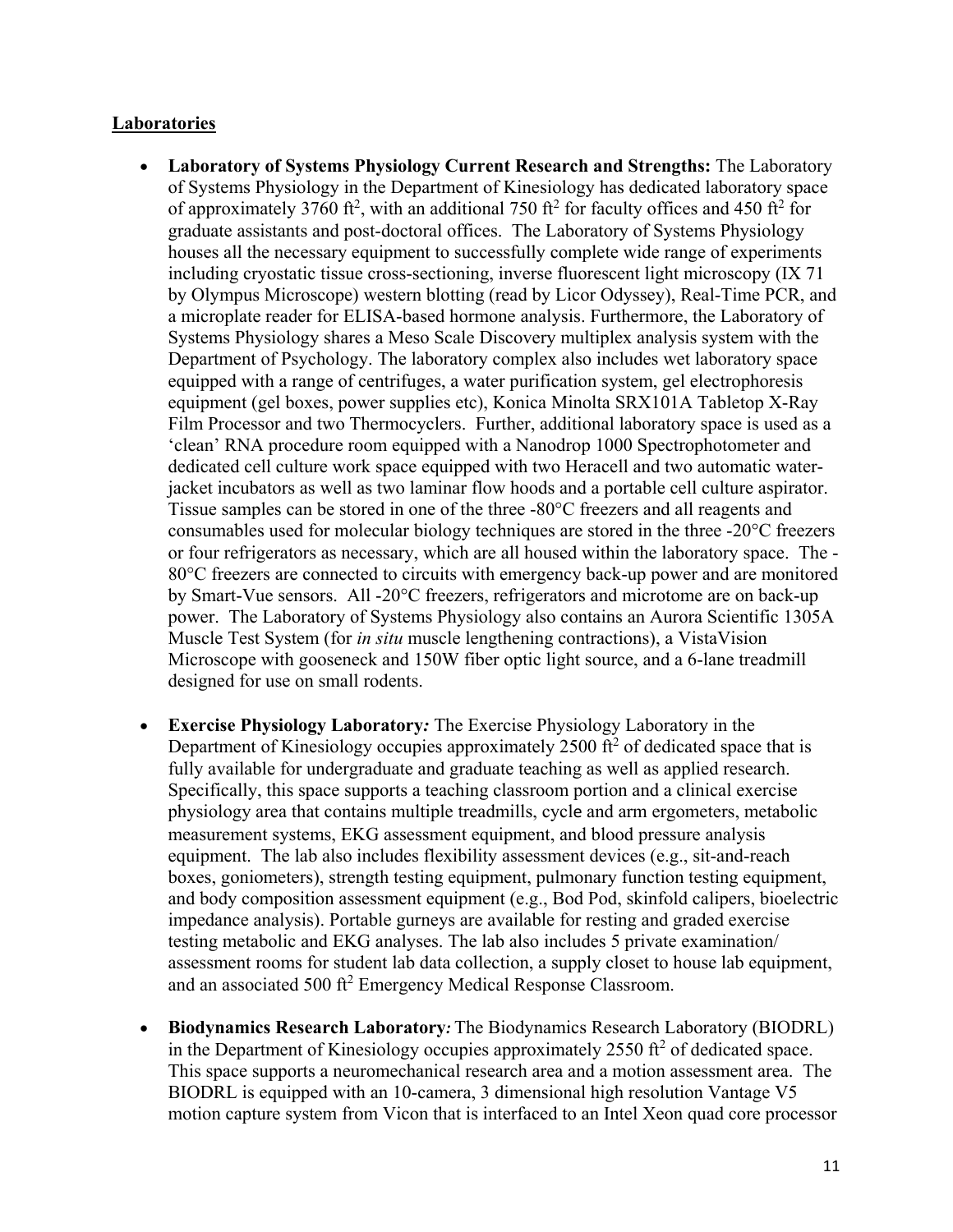PC. This system can fully integrate with the 2 Bertec non-conductive force platforms that can measure 3 translational forces and 3 moments of forces. Furthermore, the BIODRL has a wireless in-shoe plantar pressure system (Novel Inc.) that can measure pressure distributions during functional tasks and 1 Optogait system for gait analysisThe BIODRL also contains a custom-built instrumented ankle arthrometer that is used for assessing joint laxity. In addition to mechanical joint stability, the lab contains a LOGIQ e diagnostic ultrasound machine. This allows measurement of ligament length and width. The BIODRL also has a Magstim Rapid machine for assessing motor cortex excitability, a Digitimer DS7AH for testing spinal reflex excitability, and a 40 channel NuAmps electroencephalograpy system for neurophysiological assessments. The laboratory contains two 16-channel biological data acquisition systems (MP150 unit, BIOPAC, Inc) complete with many transducers and amplifiers to perform: EMG, kinematic and kinetic analyses, along with multiple triaxial accelerometers, as well as an 8 channel Delsys Trigno wireless EMG system. The laboratory also contains a Biodex System 3 exercise dynamometer with all attachments (including back extension and lift simulation attachments) to measure strength and 2 AMTI force plate platforms to assess postural control. Additional equipment includes one treadmill and one stationary bicycle for aerobic exercise as well as rehabilitation equipment including foam balance pads and elastic resistance bands. Overall, each of the systems can seamlessly integrate with each other to provide for multidimensional data acquisition capabilities. The data acquisition systems in the BIODRL are supported by multiple PC workstations and the Health Informatics unit in the College of Health and Human Services.

- <span id="page-11-0"></span>• **Athletic Training Clinical Instructional Laboratory**: The Department of Kinesiology also houses an athletic training clinical instructional laboratory, approximately 1570  $\text{ft}^2$ that contains all of the amenities of a modern athletic training room. It contains multiple treatment tables, and various therapeutic exercise equipment used for rehabilitation. There is a separate wet room that contains a full body whirlpool tank and an extremity tank. There is also an ice machine, full size hydrocollator, and a separate changing area for students. The athletic training clinical instructional laboratory contains a full complement of state of the art therapeutic modalities such as: ultrasound, electrical muscle stimulation, iontophoresis, portable TENS devices, and paraffin wax bath. The laboratory is well equipped with various supplies that are used to treat and care for acute injuries, in addition to containing a state of the art multimedia instructional system designed specially to facilitate the delivery of lectures and presentations that are given in this space.
- <span id="page-11-1"></span>• **Health Risk Assessment Laboratory**: The Health Risk Assessment Laboratory in the Department of Kinesiology occupies approximately 2100  $\text{ft}^2$  of dedicated space for the integration of community engagement, graduate and undergraduate training, and faculty research. The laboratory tests multiple disease risk factors and provides lifestyle advice on how people can reduce their specific health risk(s). On-site resources include a fully equipped physician's exam room and clinical chemistry lab, along with treadmills, cycle ergometers, metabolic measurement systems, EKG assessment equipment, and bed for resting and stress-test metabolic and EKG analyses. It also includes a Bod Pod, dualenergy X-ray absorptiometry (DXA) machine with subcutaneous vs. visceral adiposity distinction software, MasterScreen Body Plethysmography and Diffusion Pulmonary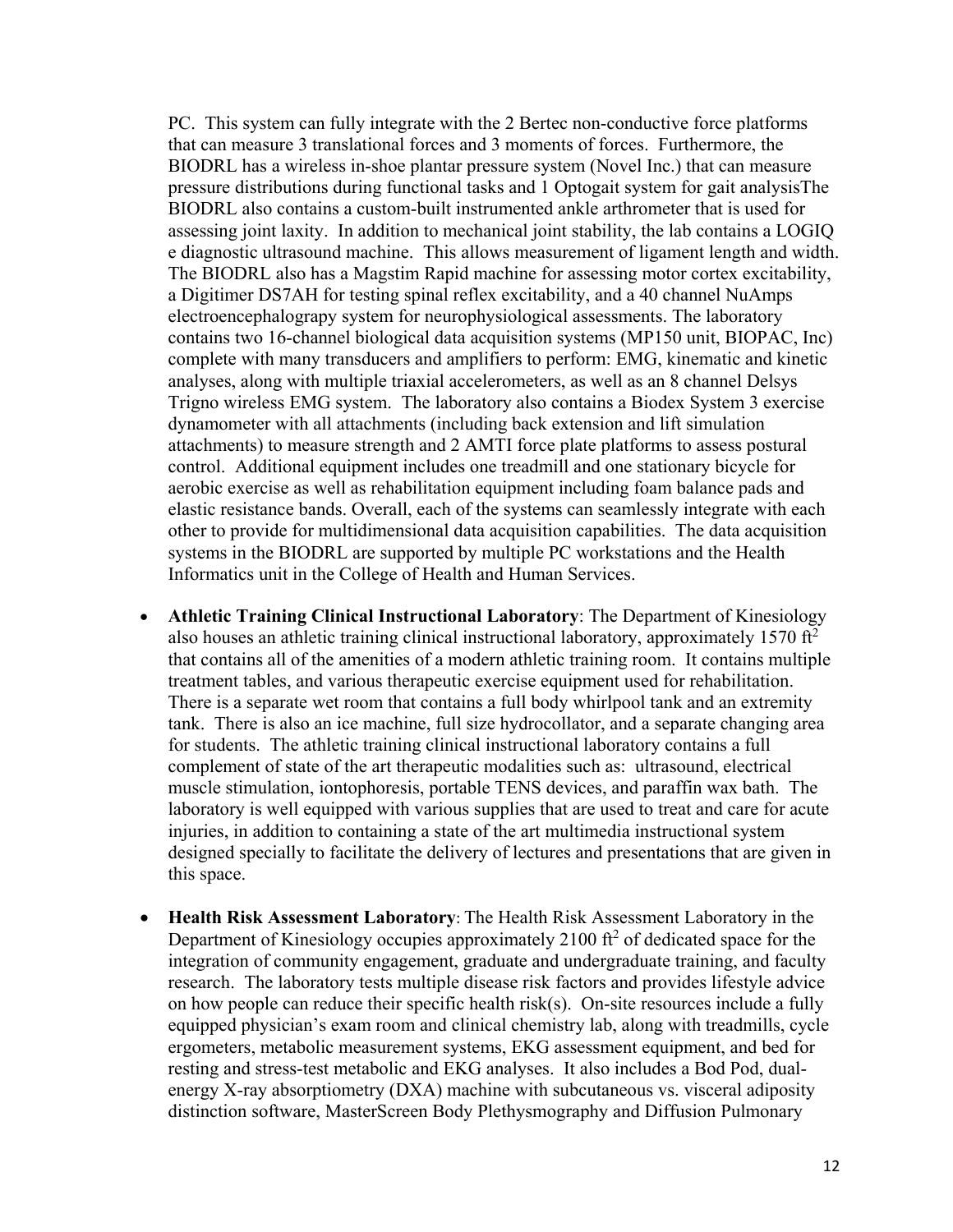Function Test System, and crash cart. All resources in the Health Risk Assessment Laboratory are fully available to support faculty research.

- <span id="page-12-0"></span>• **Microarray Facility:** The DNA Microarray Facility of the Charlotte Genomics Consortium consists of an Affymetrix GeneChip Instrument System that includes a Model 640 GeneChip Hybridization Oven, a Model 400 GeneChip Fluidics Station and a Model 3000 GeneArray Large-Format Scanner. These are controlled by a Dell OptiPlex GX1 10 computer running Affymetrix Microarray Suite 5.0 software. The two Total Desktop Mining Solution workstations consist of a Dell OptiPlex GX110 computer running Affymetrix Microarray Suite 5.0, MicroDB 3.0, and Data Mining Tool 3.0 software. One workstation is located in the Cannon Research Center of the Carolinas Medical Center. The other is located in the Department of Biology at the University of North Carolina at Charlotte and is freely accessible to Investigators.
- <span id="page-12-1"></span>• **Animal Laboratory:** The UNC Charlotte Vivarium is located in the Woodward building and meets or exceeds all PHS regulations. The facility employs three full-time technicians and four part-time technicians that oversee the facility seven days a week. The facility has 24 hour temperature monitoring and alarms to ensure a constant ambient temperature of 65-75°F and 20-60% humidity (depending on season). The rooms used to house mice are of differing sizes depending upon the needs of the Principal Investigator. Additionally, procedure rooms are available for use by the research teams for dissections, recovery surgery, and exercise testing of the animals. The University Vivarium is under the direction of a professional laboratory animal technician who holds an American Association for Laboratory Animal Science (AALAS) certification. Additional support is provided by a veterinarian who is on call 24 hrs/day 7 days/wk.

## **School of Nursing**

<span id="page-12-3"></span><span id="page-12-2"></span>**About the School:** The School of Nursing (SON) was founded in 1965 and has outstanding facilities and resources. All programs within the school are accredited by the Collegiate Commission on Nursing Education (CCNE) through 2021. The Nurse Anesthesia program also is accredited by the Council on Accreditation of Nurse Anesthesia Educational Programs (COA) through 2024. All appropriate programs are approved by the North Carolina State Board of Nursing. The School of Nursing offers baccalaureate, masters and doctoral degrees in nursing. The School of Nursing consists of 37 full time faculty members, 43% hold research focused doctorates, while 22% have earned practice doctorates. Faculty also sit on local, state and national boards to serve as a voice of change within the nursing profession. The School of Nursing is supported by a team of four administrative support personnel and many educationally and experientially qualified part-time faculty members.

Faculty in the School of Nursing are engaged in research and scholarship funded by the National Institutes of Health, American Nurses Foundation, Sigma Theta Tau, Health Resources and Services Administration (HRSA), Substance Abuse and Mental Health Services Administration (SAMHSA), Charlotte Area Health Education Center (AHEC) and various other funding agencies focusing on symptom management and vulnerable populations. Faculty publish in leading peer-review journals relevant to nursing science and nursing practice.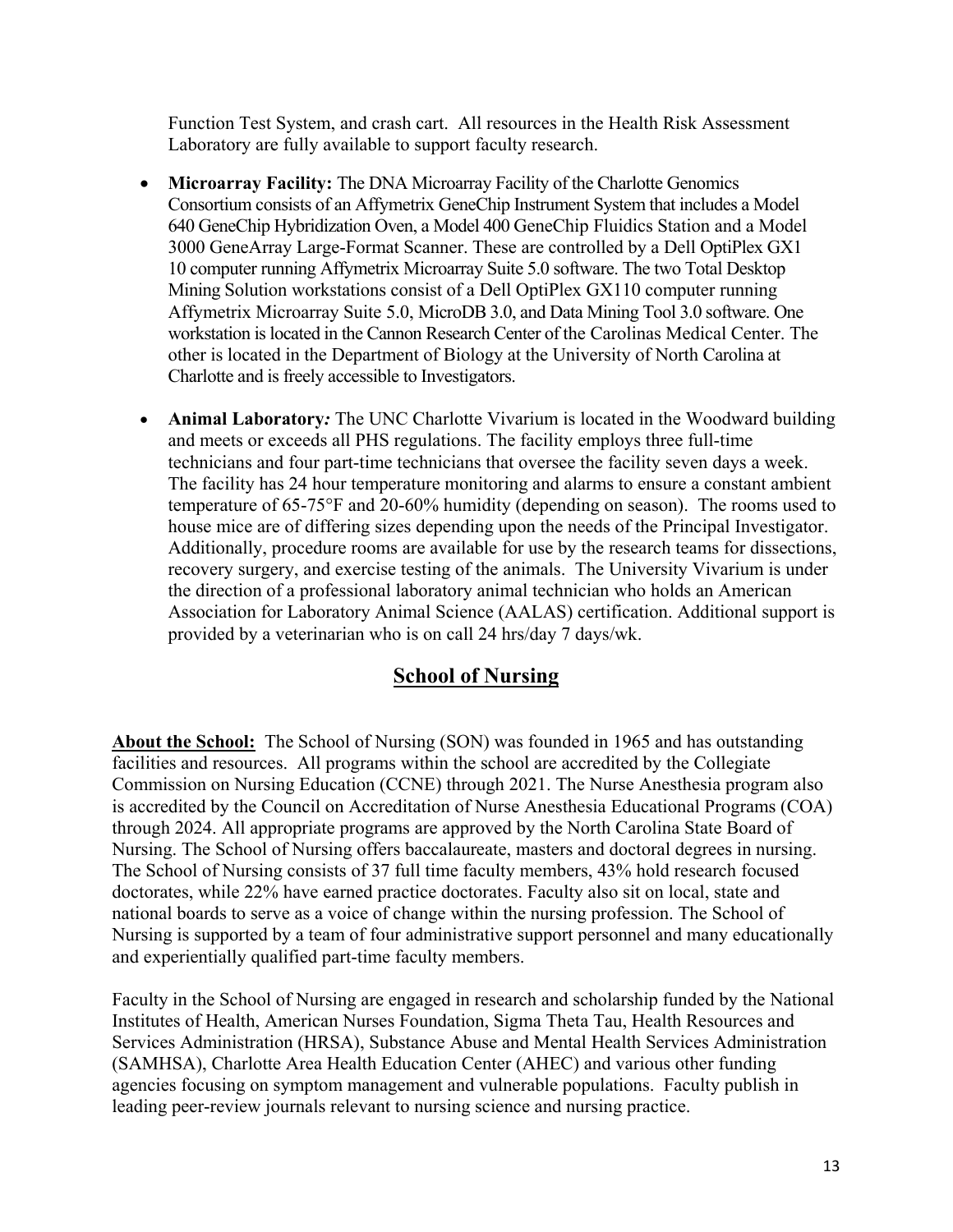<span id="page-13-0"></span>**Mission:** The UNC Charlotte School of Nursing prepares nursing professionals to serve as leaders, clinicians and scholars through innovative educational programs designed to meet the healthcare needs of an evolving and diverse society. The School generates and disseminates knowledge through research on the life transitions that affect the health outcomes of individuals, families and communities. The School is a leader in its use of information technology to enhance learning and to provide greater student access to both undergraduate and graduate education. Educational programming is culturally competent, relevant and visionary in addressing current and future health care. The School engages in campus-community partnerships that provide research and service-learning opportunities for students and faculty. The School collaborates and partners with other disciplines on campus, other universities and clinical agencies to provide educational programs, services and to conduct research. Faculty and students practice in a variety of clinical settings integrating values-based and evidence-based research into practice.

<span id="page-13-1"></span>**Vision:** Our vision is to provide the highest quality of nursing education, scholarship and practice with a commitment to community engagement in order to promote health among citizens in the Charlotte region and beyond.

#### <span id="page-13-2"></span>**Current Research and Strengths**

The School of Nursing (SON) combines extensive research and clinical expertise, ensuring a focus on highly relevant topics critical to moving the state-of-the- science forward. Founded in 1965, the SON has significant strength in vulnerable populations, health promotion, symptom management, health systems and educational research, informatics, and mobile health. Investigator expertise extends to simulation, measurement, quantitative methods, qualitative methods (advanced multivariate analysis, and structural equation modeling), mixed methods, community-based participatory research, and family and community reintegration. In 2018, the School of Nursing developed the Academy for Clinical Education and Scholarship (ACRS), which was designed to build research capacity, inter-professional collaboration and to provide mentoring to junior faculty members. Since its inception, ACRS has submitted internal and external funding proposals exceeding 2 million dollars. Current research among ACRS collaborators and other faculty members includes studies examining the use of peer-led support programs for African Americans with Type 2-diabetes, the use of mobile technology to decrease episodic drinking among college students, the use of simulation to enhance student learning, promoting inter-professional collaboration to enhance student outcomes and patient safety, selfmanagement in older adults, safe sex practices in adolescents, mobile phone technology to reduce HIV infection, quality of life in heart failure patients, and older adults in long-term care setting. Our inclusion of multi-disciplinary clinicians in many of our studies is a particular strength. We have engaged community organizations as part of the SON team—investigators and experts in cardiovascular care and HIV management, as well as health systems are actively participating with our School. Our depth in other professionals (e.g., Nurse Practitioners, Certified Nurse Educators, Community Health Nurse Specialists, and Doctors of Nursing Practice) further strengthens the relevance of our research. For more information, see http://nursing.uncc.edu/.

<span id="page-13-3"></span>**Clinical:** A variety of agencies are used for clinical experiences throughout the Charlotte metropolitan region. These agencies include large medical centers, community hospitals, schools, and various public health and community health clinics and agencies. Undergraduate students receive broad based experiences that reflect generalist nursing practice and have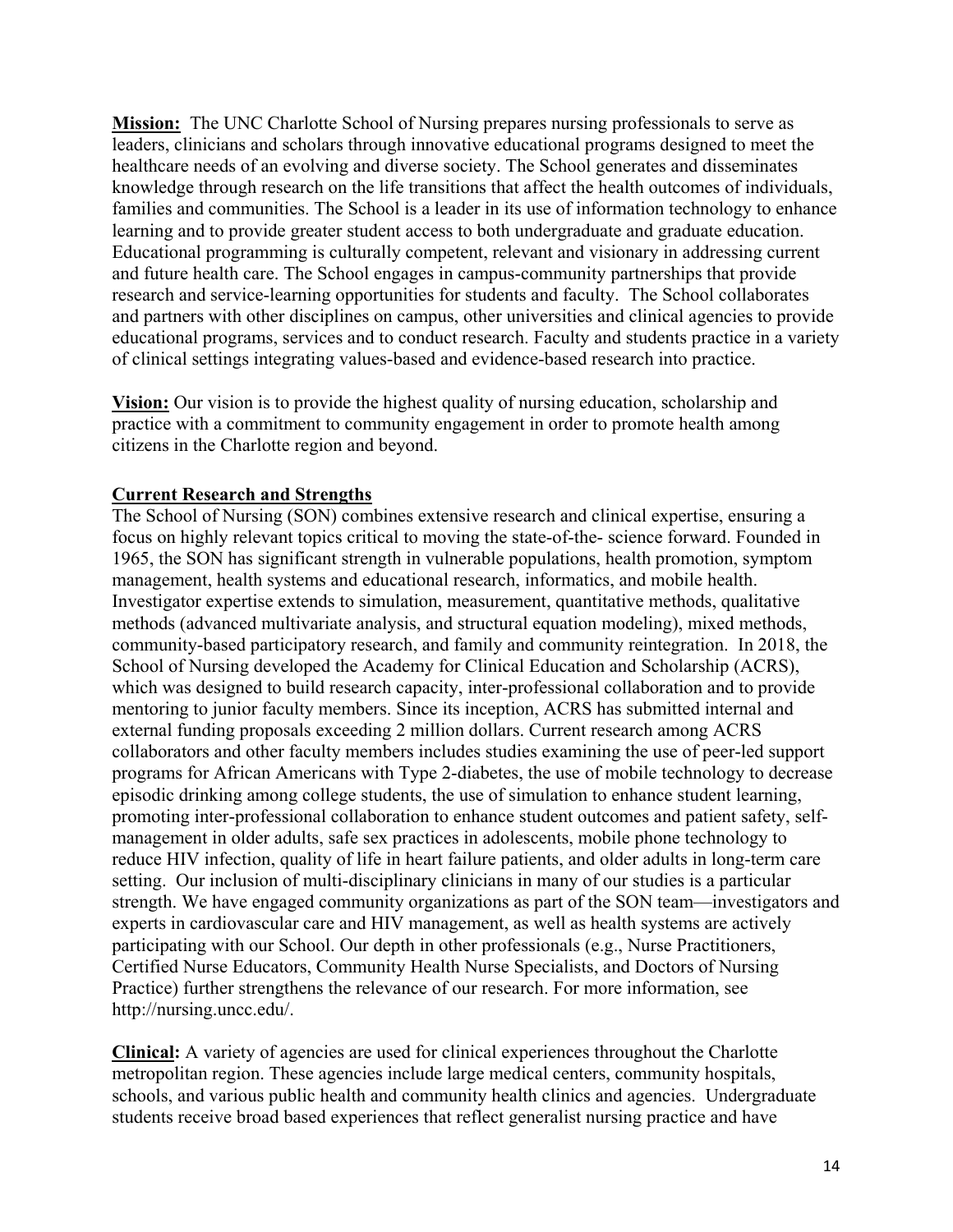exposure to the diversity that makes up the Charlotte region. Graduate students have experiences in a variety of advanced practice clinical resources throughout the region. More than 300 area health experts volunteer their time as community-based preceptors for undergraduate and graduate students at the School of Nursing.

## <span id="page-14-0"></span>**Laboratories**

- <span id="page-14-1"></span>**Skills Laboratory:** The Skills Laboratory is a seven bed laboratory dedicated to the acquisition of psychomotor skills for the undergraduate or graduate nurse. The laboratory's facilities include 7 hospital beds, nightstands and over bed tables, two large group tables, two scrub sinks, and a full working patient bathroom. Each laboratory room is equipped with SMART room standard technology podium including LCD projectors, DVD/VCR unit, instructor computer, document camera and SMART Technologies Sympodium, with full access to the university's network and network printer.
- <span id="page-14-2"></span>• **Clinical Simulation Laboratory:** The Clinical Simulation Laboratory is a three bed laboratory dedicated to simulation technology. These facilities include high fidelity Laerdal SimMan, Laerdal SimBaby, and a Noelle Birthing mannequin. The laboratory is equipped with CathSim virtual reality systems that are available to support student learning related to IV initiation and phlebotomy. Each laboratory room is equipped with SMART room standard technology podium including LCD projectors, a DVD/VCR unit, instructor computer, document camera and SMART Technologies Sympodium with full access to the university's network and network printer.
- <span id="page-14-3"></span>• **Examination Rooms:** There are three examination rooms to simulate a nurse practitioner's office or medical office. Each room contains an examination table, sink, counter space, and wall mounted otoscope and ophthalmoscope.
- <span id="page-14-4"></span>• **Health Assessment Laboratory:** The Health Assessment Laboratory is an eight examination table facility dedicated to the acquisition of skills required for health assessment at the graduate and undergraduate level. A variety of skeletons, static manikins and models are available for student instruction. The laboratory is equipped with wall mounted otoscopes and ophthalmoscopes available at each bedside.
- <span id="page-14-5"></span>• **Resource Laboratory:** The Resource Laboratory is a classroom or small group work area for individualized tutoring or small group work. The laboratory is equipped with SMART room standard technology podium including LCD projectors, DVD/VCR unit, instructor computer, document camera and SMART Technologies Sympodium with full access to the university's Novell system and network printer.
- <span id="page-14-6"></span>• **Marilyn Greene Smith Living Learning Laboratory:** Designed and furnished like an apartment, this laboratory includes a living area, kitchen, bedroom and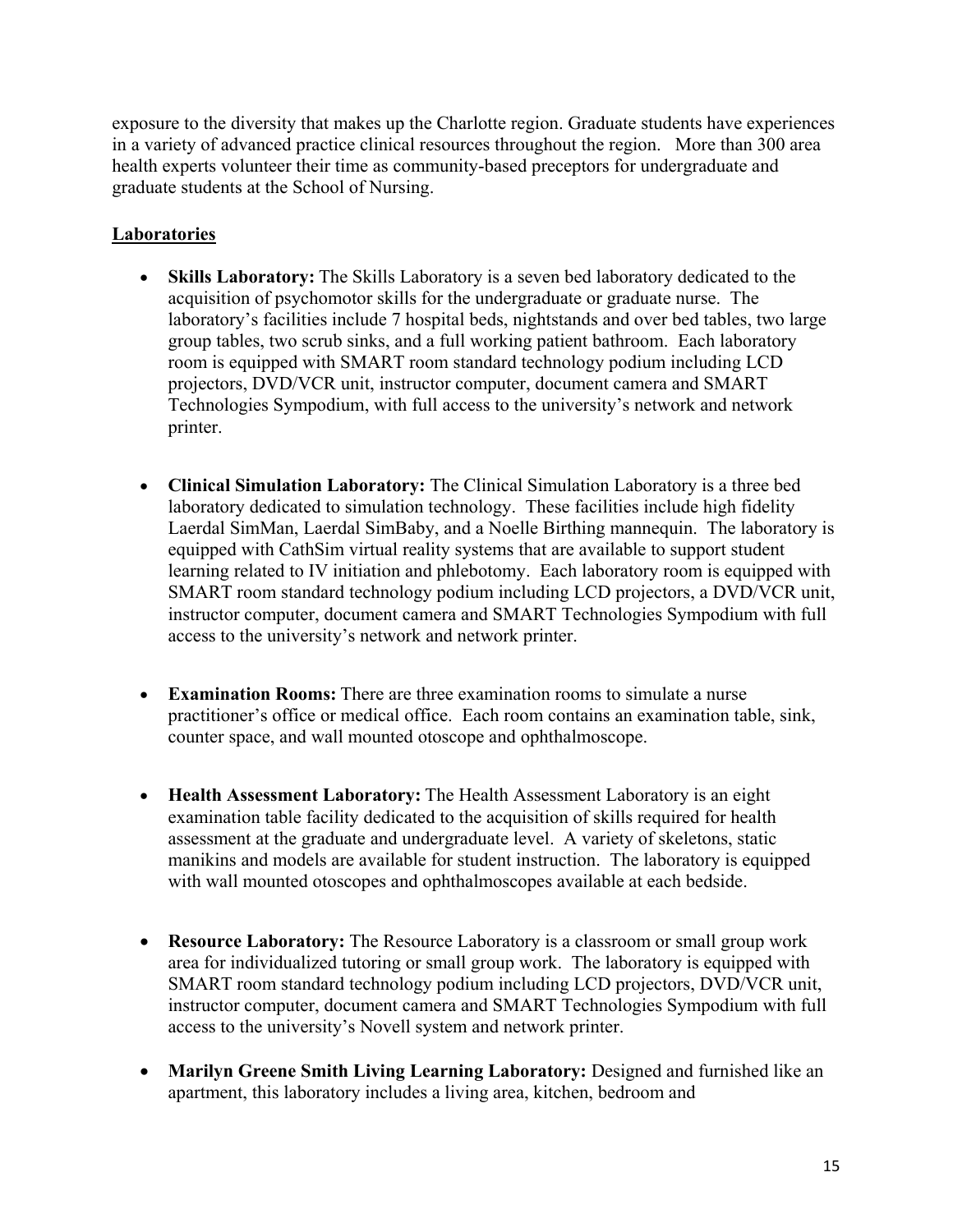bathroom. Students gain skill in the delivery of care to clients in home and community settings.

<span id="page-15-0"></span>• **Ann Mabe and William G. Newman Interaction Laboratories**: The Newman Interaction Laboratories includes a pediatric interview room, an adult interview room and two observation rooms. These rooms allow faculty to participate in counseling/interviewing connected with classes, or to observe subjects for research projects; subjects are unaware of the presence of observers. Principle AV equipment in the interview rooms consists of a ceiling-mounted camera and a ceiling-hung Audio-Technical unidirectional microphone. Other equipment used in interview/observation rooms includes TV monitors and VCRs for recording/playback of sessions as well as a podium microphone, combination CD/cassette recorder, and monitor amplifiers. In addition, a camera controller, video switcher and matrix switcher are in the signal chain. The rooms are soundproof and well equipped with comfortable furniture. The rooms have the following dimensions; room 323 (190 sq ft), room 324 (248 sq. ft.), room 325 (248 sq. ft.), room 326 (190 sq ft).

## **School of Social Work**

<span id="page-15-2"></span><span id="page-15-1"></span>**About the School:** In 1989, the undergraduate program in social work (BSW) was established in the Department of Sociology, Anthropology and Social Work in the College of Arts and Sciences. In 2000, the Department of Social Work was created as a separate academic unit and the master's degree program in Social Work (MSW) was established. In July of 2002, the Department of Social Work was moved from the College of Arts and Sciences to the College of Health and Human Services. In May of 2006, an Advanced Standing MSW program was established. In March of 2015, the Department transitioned from the Department of Social Work into the new School of Social Work. The School consists of 18 full-time faculty members and is complemented by part-time faculty members from the community and supported by two fulltime academic staff members. The school utilizes over 100 field instructors and placement sites in a year.

<span id="page-15-3"></span>**Mission:** The mission of the School of Social Work at the University of North Carolina at Charlotte is to prepare competent social workers and promote community well-being and social justice through teaching, scholarship, and service with special attention to vulnerable populations.

<span id="page-15-4"></span>**Vision:** This mission is pursued with attention to the region's most vulnerable populations and with a commitment to, and vision of, a just and caring society, free of prejudice and oppression.

## <span id="page-15-5"></span>**Current Research and Strengths**

The School of Social Work advance programs of research and scholarship that expand the frontiers of knowledge, including those that solve problems at the interface of disciplines and leverage discovery for the public benefit: The faculty include two Hartford Geriatric Social Work Scholars and a recipient of a long-term grant from the Centers for Disease Control, Minority AIDS Research Initiative Program. Current research examines issues surrounding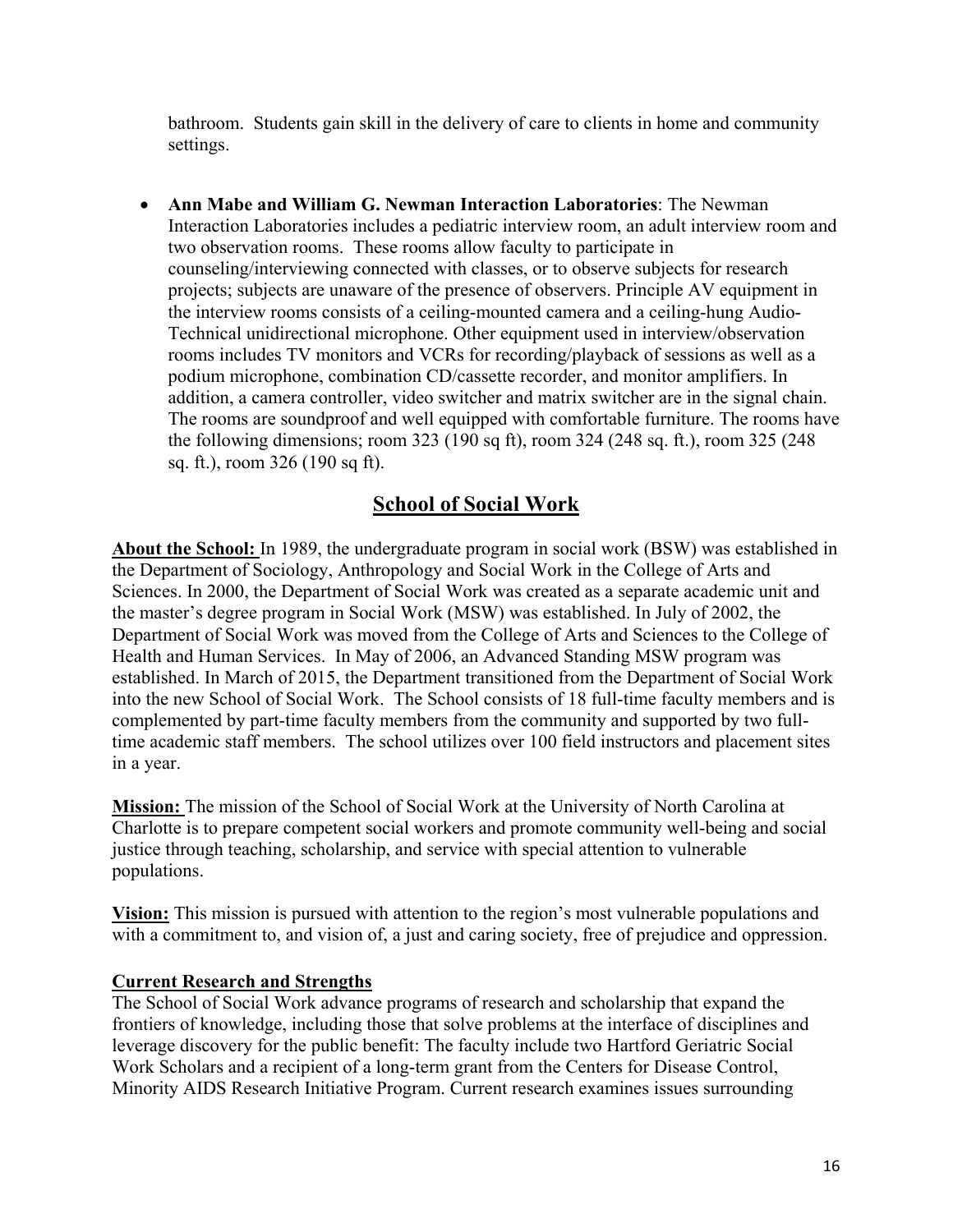homelessness, coping strategies for older adults with mental illness, healing of survivors of violence, risk and protective factors of adolescents, and early childhood psychotherapy.

The faculty of the Department of Social Work actively involves community programs and professionals in seeking and systematically researching problems of the region's vulnerable populations in order to promote their health and well-being and work towards a just and caring society.

## **UNC CHARLOTTE FACILITIES AND RESOURCES**

<span id="page-16-0"></span>UNC Charlotte is North Carolina's urban research institution. It leverages its location in the state's largest city to offer internationally competitive programs of research and creative activity, exemplary undergraduate, graduate, and professional programs, and a focused set of community engagement initiatives. Located in the state's largest metropolitan area, UNC Charlotte is among the fastest growing universities in the UNC system with more than 29,000 students and a 1,000 acre campus. The University has seven colleges: The Belk College of Business, The College of Arts and Architecture, The College of Computing and Informatics, The Cato College of Education, The Lee College of Engineering, The College of Health and Human Services and The College of Liberal Arts and Sciences. UNC Charlotte offers 139 bachelor's degree programs, 65 master's degree programs and 24 doctoral degree programs, and is classified by the Carnegie Foundation as a Community Engagement Institution.

## <span id="page-16-1"></span>**UNC Charlotte Student Statistics**

There are currently 24,175 undergraduate students and 5,971 graduate students that attend UNC Charlotte; 50% are women and 50% are men. Roughly 46% of the student body are considered a racial minority (American Indian, Asian, African American/Black, Hispanic, Pacific Islander, and two or more races). 90% of the students are from North Carolina and 39% of students are considered low income. This impacts the type of urban research focusing on underserved populations in Charlotte and Mecklenburg County that UNC Charlotte is known for.

## <span id="page-16-2"></span>**Research & Economic Development**

Research and Economic Development (RED) is the central office at UNC Charlotte. RED strives to advance the quality, diversity and growth of research at UNC Charlotte by providing a sustaining environment where research, creative, and service activities will flourish. RED meets this commitment through the various services provided by the different offices as listed below.

- **Center for Research Excellence (CRE):** The Center for Research Excellence (CRE) serves faculty by developing research ideas, locating and evaluating funding sources, identifying collaborators, planning proposals and budget strategies, developing budgets, reviewing and editing proposal drafts, and training by hosting workshops and seminars.
- **Office of Research Services and Outreach (ORSO):** The Office of Research Services and Outreach is the central administrative office for managing proposal submissions, reporting to UNC General Administration, and outreach. ORSO provides support by reviewing and interpreting sponsor guidelines and regulations, preparing your budget documents, reviewing proposal packages for conformity to sponsor requirements, submitting and tracking your proposals.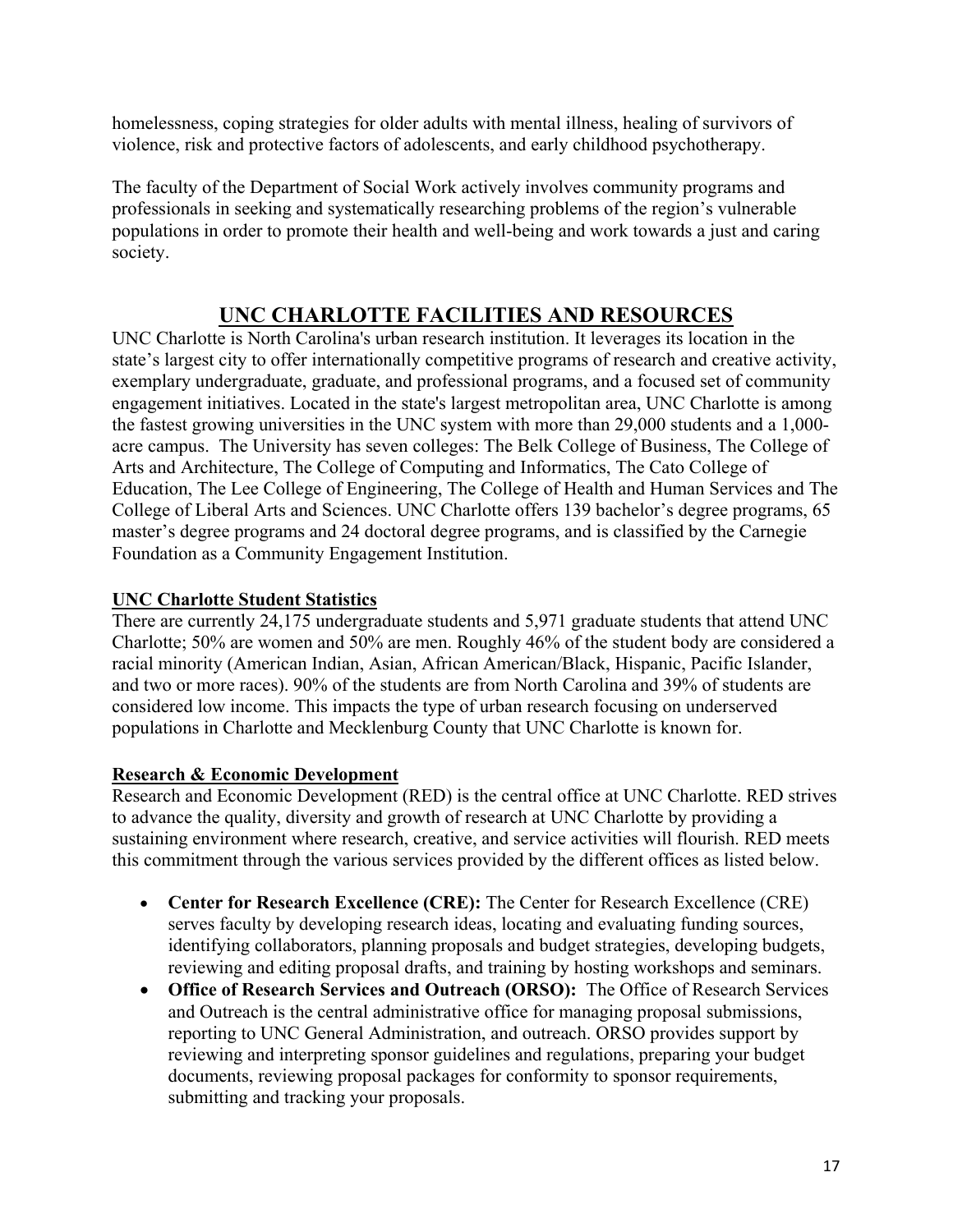In addition, the College of Health and Human Services has an independent research division directed by an Associate Dean for Research and Graduate Studies who is supported by staff leaders in pre- and post-award research administration, respectively.

- **Office of Research Compliance (ORC):** The mission of the Office of Research Compliance is to ensure compliance with federal, state, and local laws and regulations as well as University policies by partnering with the University of North Carolina at Charlotte research community in support of ethical research practices. The ORC promotes ethical research practices by providing education, training and resources to faculty, staff, researchers and students. The ORC oversees several research and researchrelated areas including human subjects research (IRB), the care and use of laboratory animals (IACUC), the use of biological agents (IBC), export controls, and conflicts of interest.
- **Lab Animal Resources:** UNC Charlotte's laboratory animal veterinarians and technical staff provide primary and veterinary care to all animals housed, as well as investigator training, technical assistance and guidance, and access to health status, laboratory, and imaging services. Our goal is the maintenance of an enriched, variable-free, secure, and humane environment for our animal subjects, as well as superb customer service for our research clients.
- **Conflict of Interest (COI):** The Conflict of Interest Manager works with faculty and staff to identify potential conflicts of interest and conflicts of commitment; and to ensure compliance with Federal, State, and university-wide regulations and policies.
- **Office of Grants and Contracts Administration (GCA):** The Office of Grants and Contracts Administration provides transactional support to college-based post-award staff and is responsible for overall sponsored program financial reporting and compliance. GCA also handles contract negotiation and issues sub-awards to other participating institutions.
- **Office of Research Commercialization and Development (ORCD):** The Research Commercialization and Development identifies, protects, and commercializes university research and intellectual property. ORCD works closely with faculty, students, and staff to help bring new technology and innovation to market and assists with the invention and patent process, confidentiality and non-disclosure agreements, and material transfer agreements.

## <span id="page-17-0"></span>**Library Services**

The J. Murrey Atkins Library aspires to imagine and realize the full potential of a 21st century research library. As the intellectual and physical commons of a great urban University, the Library facilitates the growth of knowledge. The Library anticipates and meets the information needs of its diverse communities, at any time and in any place.

Atkins is the largest academic library in the southern piedmont and is a member of the Association of Southeastern Research Libraries. It houses nearly 2 million volumes and has access to over 108,121 electronic journals and electric newspapers, and over 1 million electronic books. Atkins offers approximately 650 databases (most in full text) in an A-Z List on the library's homepage. Available health science databases include CINAHL, PubMed, EBSCO's Health Source (Academic and Consumer editions), Web of Science, Cochrane Database of Systematic Reviews, and databases for specific departments such as Social Work (Social Work Abstracts and Social Services Abstracts) and Kinesiology (SPORTDiscus). For more information about J. Murrey Atkins Library, visit [http://library.uncc.edu/.](http://library.uncc.edu/)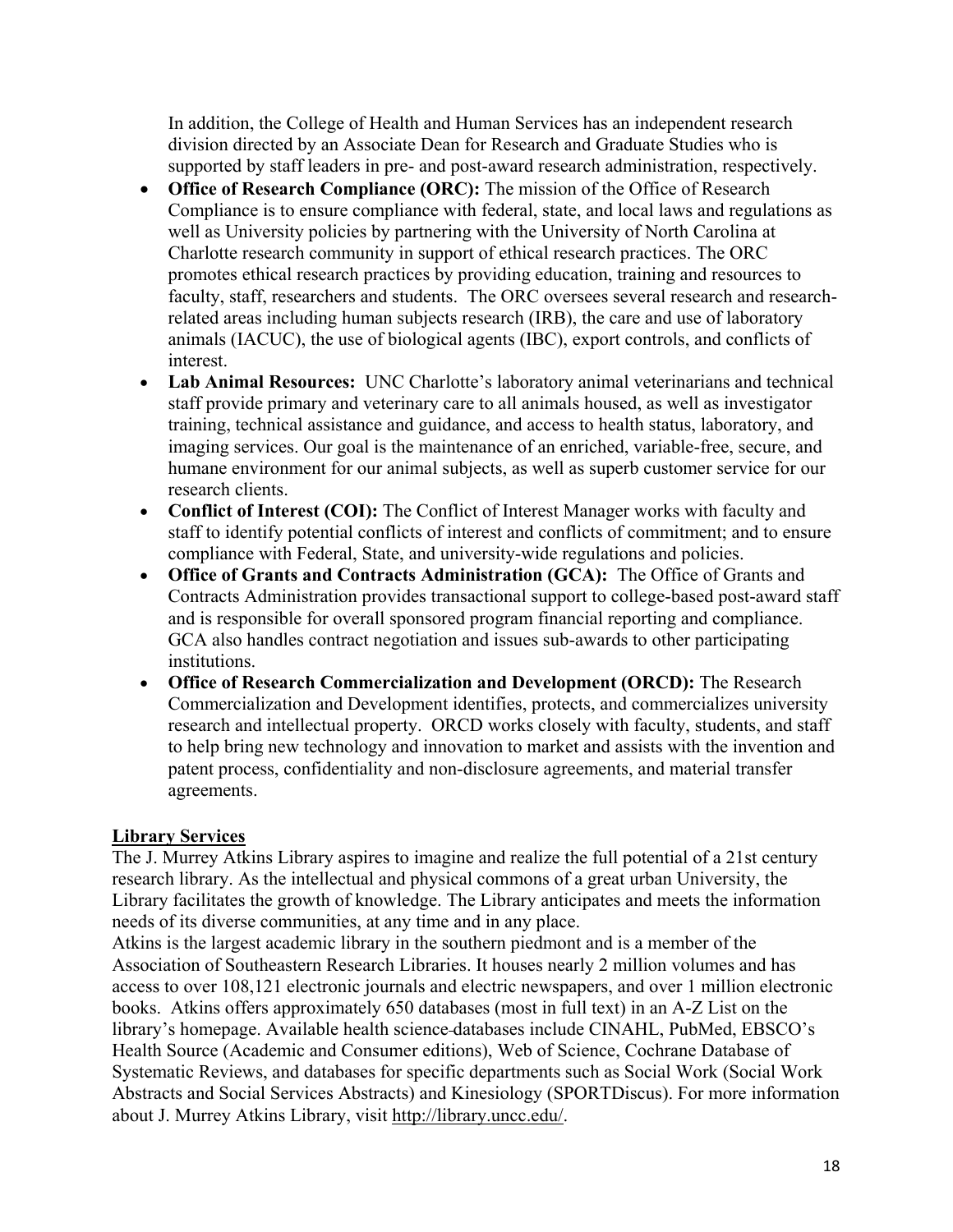#### **Book and Article Delivery**

Atkins offers multiple services to provide faculty members with the materials that they need for their research. The library will deliver books from its collection to faculty offices via campus mail. Library staff will scan articles and book chapters from journals and books from the Atkins Library collection and send them electronically. Faculty can also request materials from other libraries through Interlibrary Loan. For more information about these services, visit library.uncc.edu/borrowrequest.

#### **Library Research Assistance**

J. Murrey Atkins Library provides support for teaching and research through a variety of programs. Subject librarians are available in-person, online, and by phone for consultation on how to find and use the best information for research projects and academic assignments. They also offer instructional sessions about library research and resources, help with links and resources to supplement your Canvas content, and can create course-specific subject guides. Subject librarians can also be embedded in Canvas via the Librarian Role that was recently created. This allows Subject Librarians to interact with students and embed course specific library material as needed. Subject librarians provide assistance to faculty members in their own research endeavors and also serve as a link to collection development for academic programs. For a list of librarians by subject, go to<https://library.uncc.edu/atkins/findyoursubjectlibrarian>

#### **Data Support & Management**

Atkins Library has a Data [Specialist](https://guides.library.uncc.edu/prf.php?account_id=7586) Librarian that can assist faculty and graduate students with locating and accessing numeric, geospatial, and statistical data, and with managing and preparing those data for analysis. They also provide data management support, including curation and archiving research data.

#### **Area 49**

Area 49 is Atkins Library's comprehensive suite of technology spaces. It includes a Visualization Lab, Gaming Lab, Multimedia Lab, and Makerspace. These spaces provide students and faculty access to specialized equipment that can support their research endeavors and is designed to support interdisciplinary collaboration, experimentation, and exploration. Library staff and faculty offer a variety of support for these spaces including workshops, integration into classroom activities, and one-on-one consultations. For more information click [here.](https://library.uncc.edu/atkins/technologyequipment)

#### **Niner Commons**

Niner Commons is a digital repository hosted by Atkins Library. It promotes the scholarly works of faculty and researchers from UNC Charlotte while providing valuable long-term preservation. The collection of materials in the repository provide a comprehensive record of efforts, partnerships, results, and products that advance individual and institutional goals. It provides access to the global community. Click [here](https://ninercommons.uncc.edu/) for more information.

#### **Digital Publishing**

Atkins Library supports the publication of scholarly works including online journals, eBooks, and conference proceedings. Our services are built on robust publishing platforms that promote open knowledge exchange, wide scholarship discoverability, and innovative dissemination of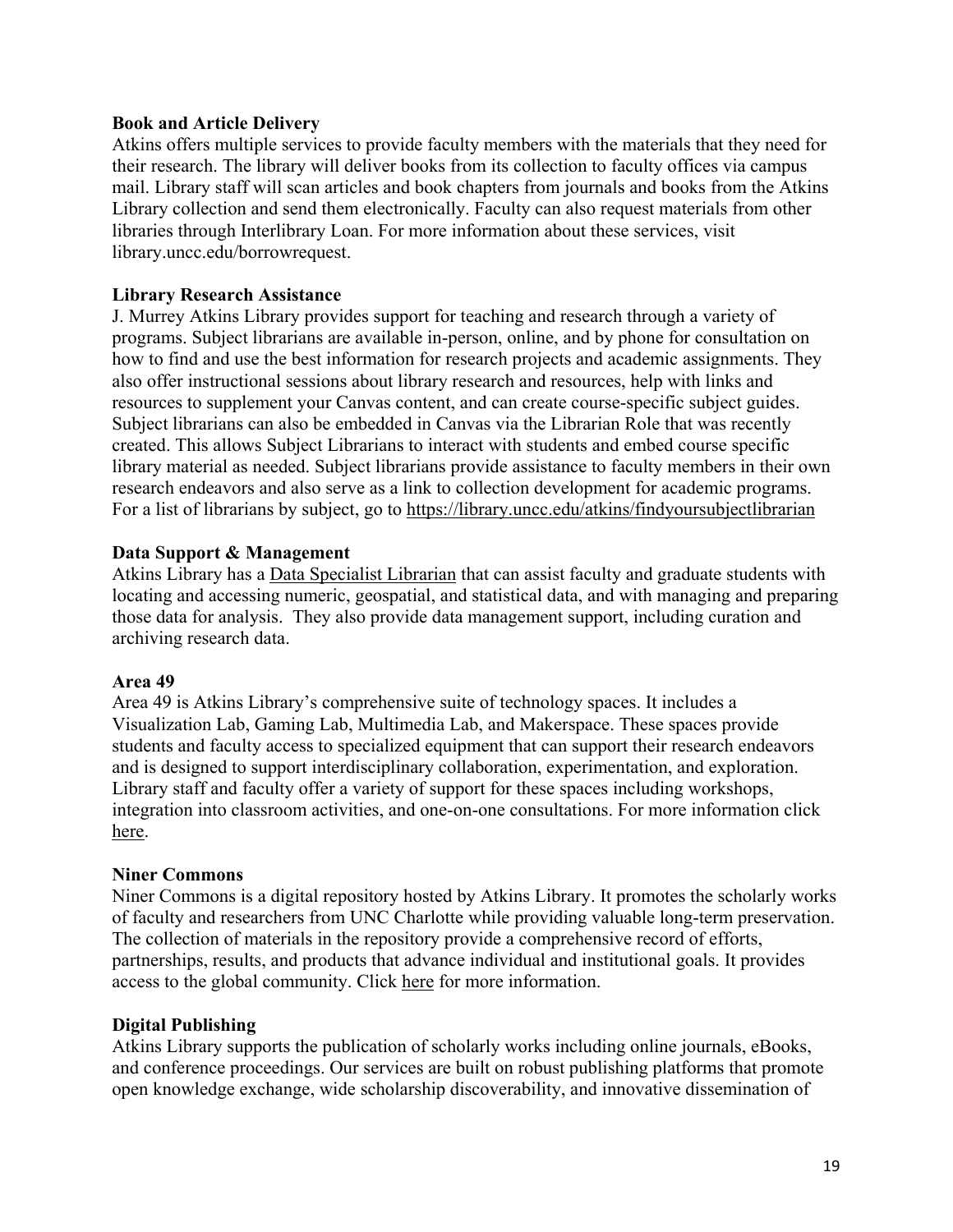<span id="page-19-0"></span>scholarly communication. Go to<https://library.uncc.edu/atkins/publishingservices> for more information.

## **UNC Charlotte Research Entities & Partners**

## <span id="page-19-1"></span>**UNC Charlotte School of Data Science**

<span id="page-19-2"></span>School of Data Science, SDS, is a part of the College of Health and Human Services and brings an interdisciplinary approach to all research and teaching. With Faculty from 6 Colleges and 19 Departments the faculty of the SDS are able to collaborate with many disciplines all within the School (11 faculty members from CHHS have affiliate appointments with SDS). SDS enables CHHS faculty to know and collaborate with faculty of very different expertise that enable unique interdisciplinary research to emerge. SDS also supports data acquisition and storage to assist faculty in appropriately securing their research data. In addition, **t**he industry advisory board for the Health Informatics program enables close interaction with local and national healthcare corporations.

## **Urban Institute**

The Urban Institute is a nonpartisan, applied research and community outreach center at UNC Charlotte. Founded in 1969, it provides services including technical assistance and training in operations and data management; public opinion surveys; and research and analysis around economic, environmental, and social issues affecting the Charlotte region. The institute is part of UNC Charlotte's Metropolitan Studies and Extended Academic Programs, which includes a number of the university's community engagement initiatives.

- <span id="page-19-3"></span>• **Institute for Social Capital:** The Institute for Social Capital supports and integrates UNC Charlotte social and human capital research and to increase the community's capacity for data-based planning and evaluation. Through collaboration with nonprofit organizations, governmental agencies, and other relevant organizations in Charlotte and Mecklenburg County, the ISC has combined key sources of data into one community database. The Institute is a gathering place for researchers across UNC Charlotte interested in improving all aspects of community wellbeing.
- <span id="page-19-4"></span>• **Center for Transportation Policy Studies:** The Center for Transportation Policy Studies (CTPS) is dedicated to the study of transportation-related issues and policy. The Center conducts research that results in efficient investments and sound decisions for multimodal transportation systems and services.
- <span id="page-19-5"></span>• **Charlotte Mecklenburg Annual Survey:** The Annual Survey is a public opinion survey of Mecklenburg County residents. Conducted for nearly 30 years, it collects high-quality data while clients share the cost of survey research. This lets many local agencies and groups obtain valuable information on topics of their choice.
- <span id="page-19-6"></span>• **Charlotte Regional Indicators Project:** The Charlotte Regional Indicators Project tracks and assesses key indicators of quality of life for the 14-county, two-state region around Charlotte. The project provides objective, reliable, and relevant data measuring the region's progress on a wide range of social, economic, and environmental indicators.
- <span id="page-19-7"></span>• **PlanCharlotte.org:** PlanCharlotte.org offers residents and policymakers a look at problems and solutions in land use planning, neighborhood and urban design, environmental protection, transportation and other urban and regional issues. Through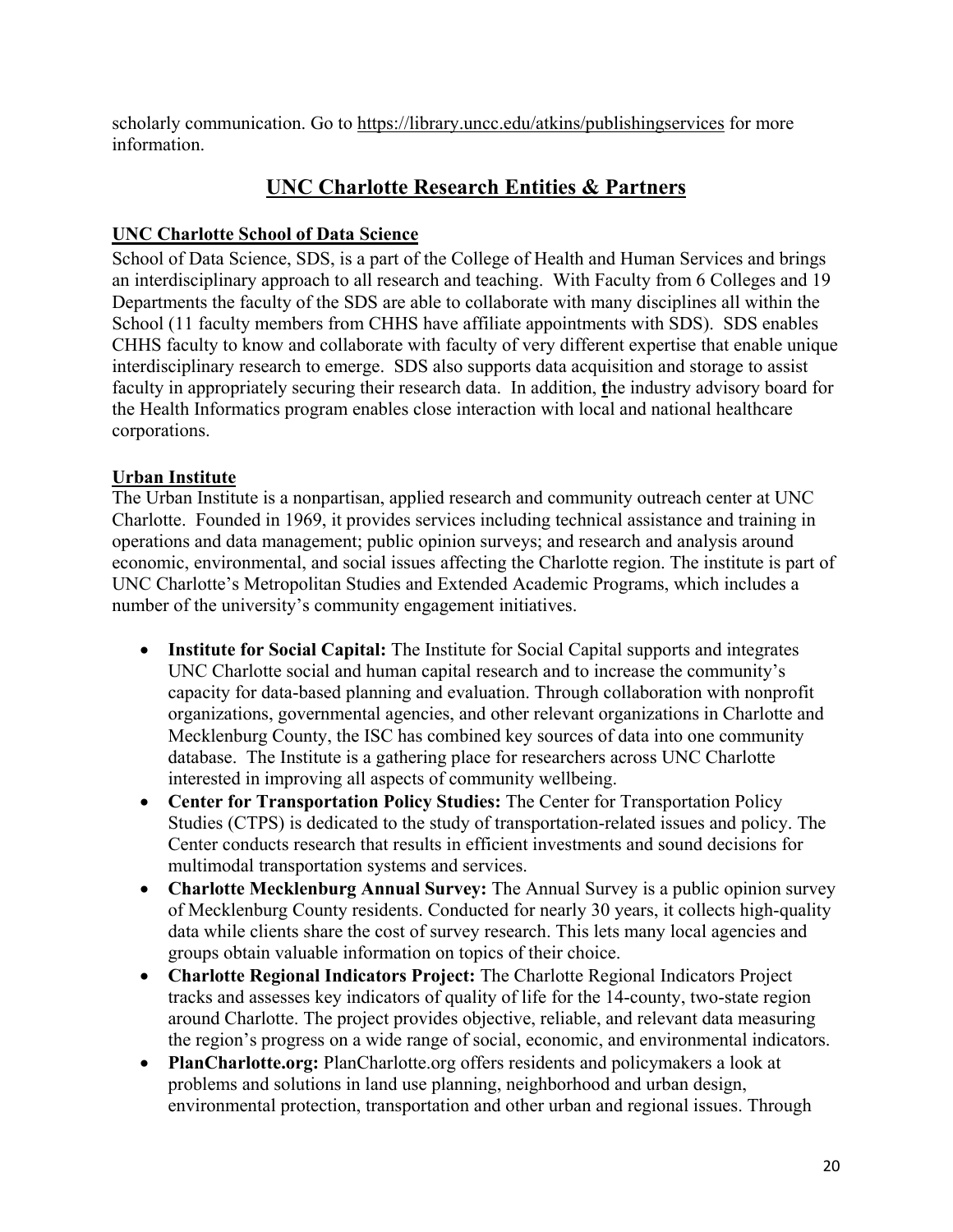articles, analysis, mapping and other research, PlanCharlotte.org helps citizens make sound decisions.

<span id="page-20-0"></span>• **Transportation Information Management System (TIMS):** The Transportation Information Management System (TIMS) provides N.C. public school systems a key resource for routing and scheduling buses. It is a collaboration among the UNC Charlotte Urban Institute, the North Carolina Department of Public Instruction (NCDPI) and the Institute for Transportation Research and Education (ITRE) at North Carolina State University.

## <span id="page-20-1"></span>**The Center for Applied Geographic Information Science (CAGIS)**

CAGIS is an interdisciplinary research center that focuses on using advanced space-time theories, methods, and technologies in cutting-edge Geographic Information Science for complex geographical problem-solving. Based on the synergistic coupling of spatiotemporal and computational thinking, major research themes of CAGIS consist of:

- CyberGIS for large-scale geographical problem-solving
- Land use/cover change and sustainability study
- Complexity theory and geospatial modeling
- Big data and space-time analytics
- Remote sensing, sensor networks, and volunteered geographic information
- Computational intelligence for geocomputational modeling
- Cartography and geovisualization driven by Internet
- Open-source GIS software

CAGIS has unique strength in these cutting-edge research themes and has intensive interest in their applications in alternative spatially integrated domains, including: Environmental studies, Ecology, Earth science, Health, Hydrology, Spatial epidemiology, Social science, Transportation, Urban regional analysis and policies

## **Office of Industry and Government Partnerships (OIGP)**

The Office of Industry and Government Partnerships is the portal for business-university partnerships at UNC Charlotte. Regionally, OIGP works with the community and the campus to accelerate technology commercialization, and champions the growth of entrepreneurial ventures. Globally, OIGP develops intellectual capital through collaborations with industry, government and academia. In 2011, the Office was recognized with an honorable mention award for the first annual Przirembel Prize which recognizes collaborations of diverse organizations in the Southeastern United States. OIGP's research centers consist of people and facilities that are thematically aggregated to address complex problems in an interdisciplinary fashion.

## <span id="page-20-2"></span>**Diversity Initiatives**

The University of North Carolina at Charlotte is committed to equality of educational opportunity and does not discriminate against applicants, students, or employees based on race, color, national origin, religion, sex, sexual orientation, age, or disability. In keeping with this commitment, UNC Charlotte actively seeks to promote diversity in its educational environment through its recruitment, enrollment, and hiring practices.

<span id="page-20-3"></span>**Chancellor's Diversity Challenge Fund:** The Chancellor, through the Council on University Community (CUC), has created the Chancellor's Diversity Challenge Fund. The purpose of the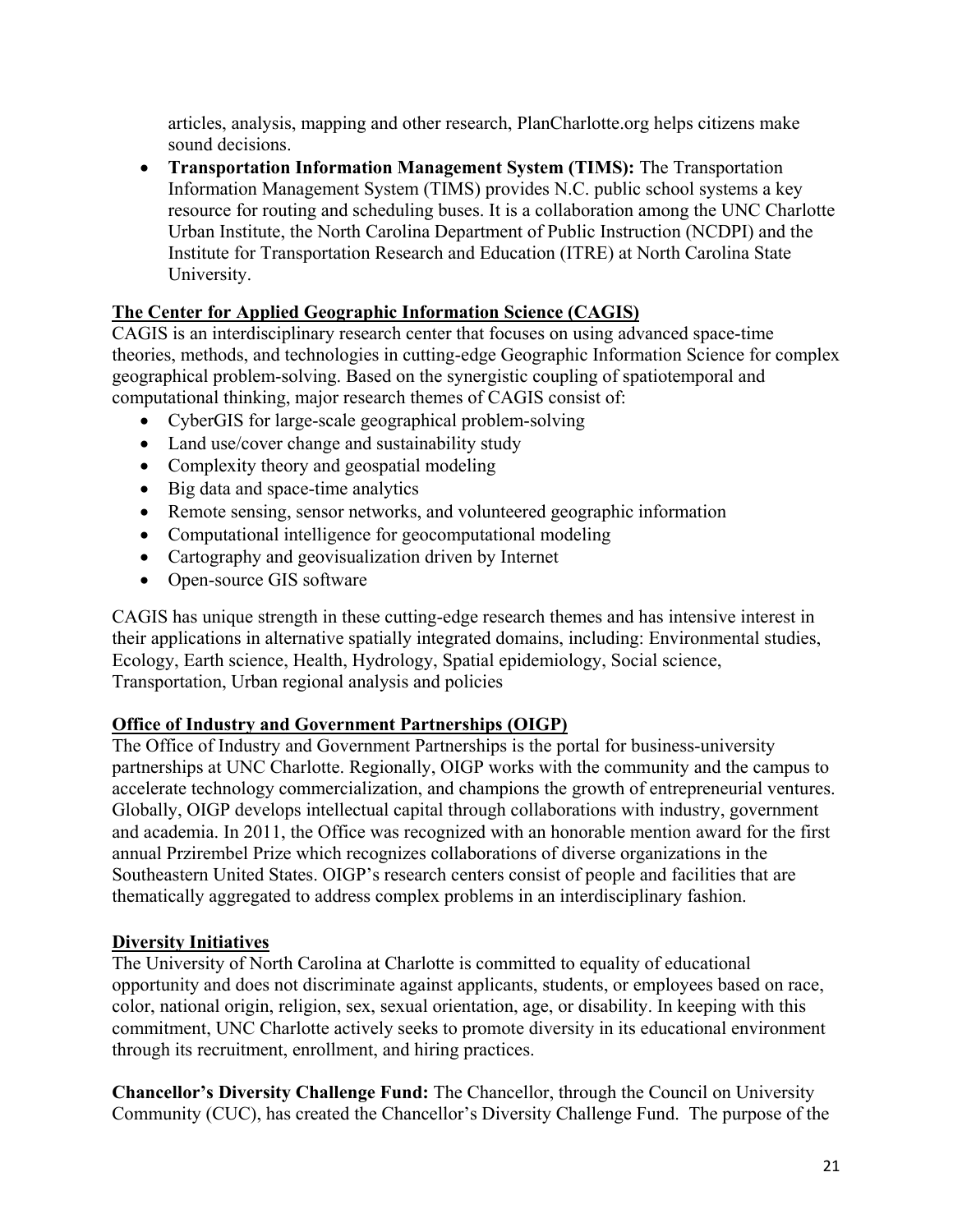fund is to support faculty, staff, and student initiatives promoting the daily value of diversity in the intellectual life of the campus. Proposals may include educational activities that promote understanding of diversity; projects that enhance the campus climate for diversity, and foster a culture of inclusion and respect; and efforts to promote diversity through relationships with the Charlotte community. Awards may be up to \$5,000.

<span id="page-21-0"></span>**Multicultural Postdoctoral Fellowship Program:** In light of UNC Charlotte's commitment to diversity, inclusion and building a strong intellectual community of scholars from different backgrounds, we are recruiting for (a) competitive postdoctoral research fellow(s) in STEM disciplines for a period of two years. The purpose of the MPFP is to support the early development of scholars who show promise of distinguished research careers and who are from historically underrepresented groups.

## **Charlotte & Mecklenburg County**

<span id="page-21-1"></span>UNC Charlotte, specifically the College of Health and Human Services, partners closely with the urban Charlotte population and with Mecklenburg County as a whole to improve the quality of life and access to healthcare in our community. The current population estimate for Mecklenburg County is 1,127,080, with 55% of the population being white, 31% African American/Black, 5.8% Asian, and 2.9% identifying as other. It is currently estimated that 12.7% of Charlotte residents are living in poverty and that 13% of people under age 65 do not have health insurance. One of UNC Charlotte's core values is community engagement, so as the region's premiere urban research university, we take seriously our economic, environmental and cultural impact. Our alumni, faculty, staff and students contribute to the betterment of the region and our world every day. UNC Charlotte and CHHS are committed to advancing research and outreach that improve the health and well-bring of our community.